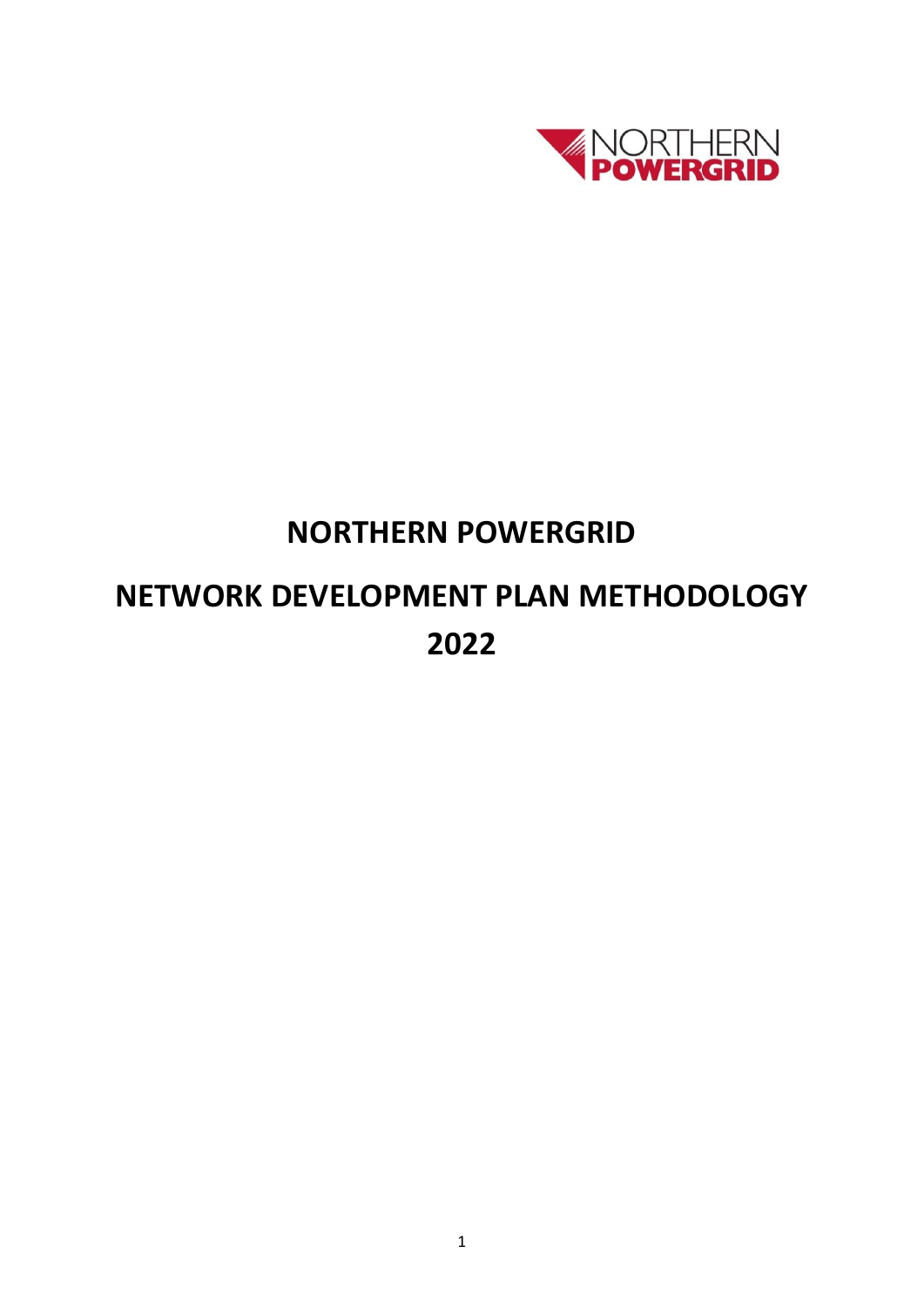## **DOCUMENT CONTROL**

## *Approvals*

| <b>Role</b>      | <b>Approver</b>                              | <b>Date</b> |
|------------------|----------------------------------------------|-------------|
| Author           | <b>Victoria Gosling</b>                      | 09/03/2022  |
| Reviewer         | Jack Scoffham<br>Dr Mary Black (DFES review) | 10/03/2022  |
| Manager Approval | Simon Jesson                                 | 10/03/2022  |

#### *Version Control*

| <b>Version</b> | <b>Comment</b>                           | <b>Date</b> |
|----------------|------------------------------------------|-------------|
| V1.0           | First issue for Stakeholder Consultation | 14/03/2022  |
|                |                                          |             |
|                |                                          |             |

## *Information Classification*

| Public (ITS/600) |
|------------------|
|------------------|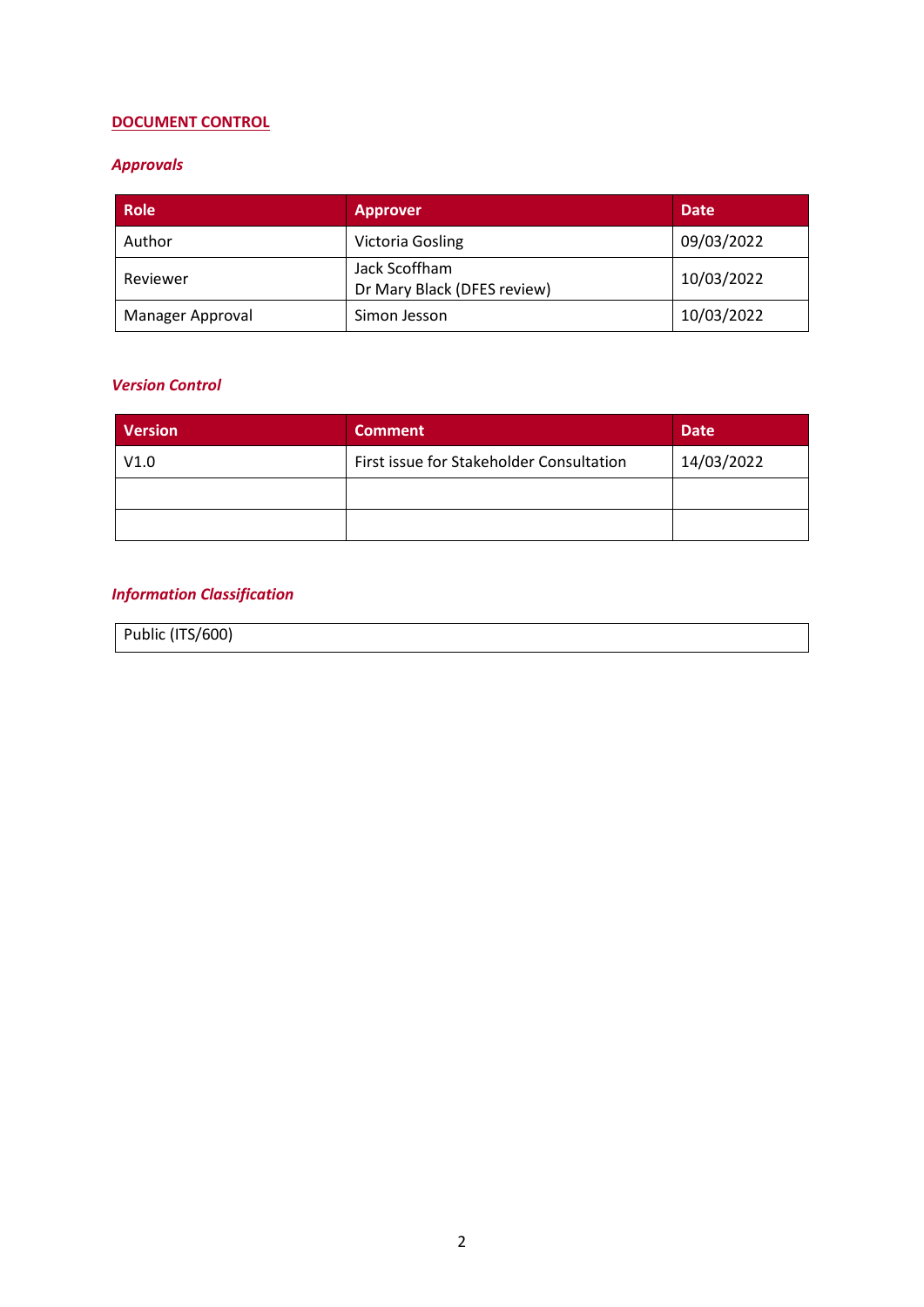## **Table of Contents**

| 1   |                                                                             |  |  |  |
|-----|-----------------------------------------------------------------------------|--|--|--|
| 2   |                                                                             |  |  |  |
| 3   |                                                                             |  |  |  |
| 3.1 |                                                                             |  |  |  |
| 3.2 |                                                                             |  |  |  |
| 3.3 | Where does the NDP fit with existing network reporting documents?8          |  |  |  |
| 3.4 |                                                                             |  |  |  |
| 3.5 |                                                                             |  |  |  |
| 4   | The Planning Scenario (Best View) Network Development Plan Methodology . 11 |  |  |  |
| 4.1 |                                                                             |  |  |  |
| 4.2 |                                                                             |  |  |  |
| 4.3 | Baseline data for generation and demand forecasting 18                      |  |  |  |
| 4.4 | How do we calculate the forecast demand headroom? 19                        |  |  |  |
| 4.5 | How do we calculate the forecast generation headroom?19                     |  |  |  |
| 5   |                                                                             |  |  |  |
| 6   |                                                                             |  |  |  |
| 7   |                                                                             |  |  |  |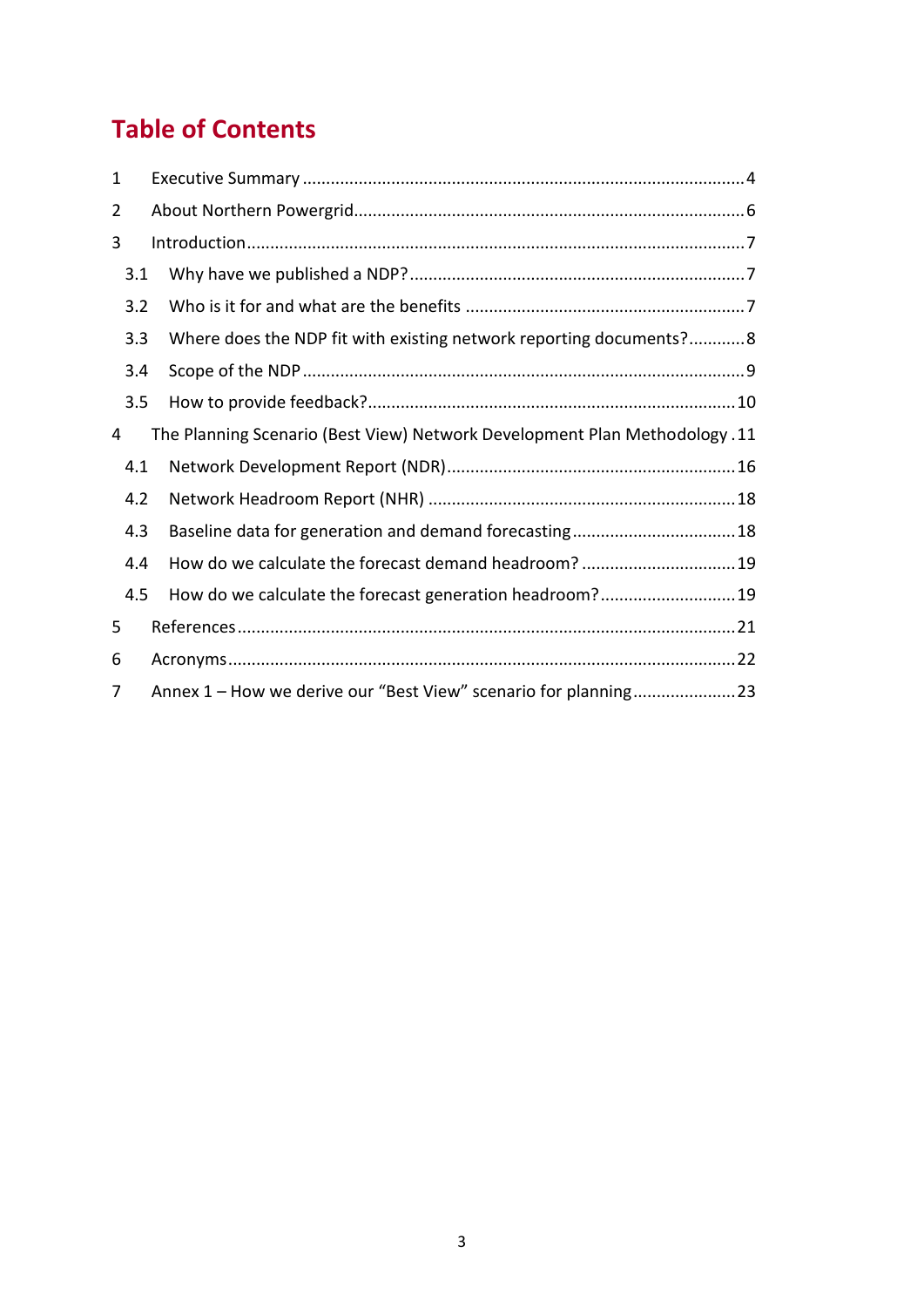## **1 Executive Summary**

#### **Introduction**

In response to the Clean Energy for all Europeans Package<sup>1</sup>, Ofgem has introduced a new standard licence condition (SLC25B) which requires the publication of a Network Development Plan (NDP). This new licence condition requires Distribution Network Operators (DNOs) to inform stakeholders of our future network developments across our distribution network for a 1 to 10 year window.

#### **Enabling Net Zero**

2021 was a pivotal year for tackling climate change, with new policies and strategies announced that support the UK's goals of decarbonising by 2050. The UK government announced a new national target to reduce carbon emissions by 78 per cent by 2035, $^2$  and new strategies for hydrogen and heat and buildings to turn up the dial on the transition to zero carbon.<sup>3,4</sup> As a DNO, we must be ready to support this transition towards net zero, while ensuring we continue to deliver safe and reliable power, and offer ultimate value for money to all of the communities we serve.

As actions to support net zero grow at local, national and political levels, we are seeing transformational changes in the whole energy system, including:

- **—** an expected tipping point for mass EV adoption, supported by the 2030 ban on new petrol and diesel cars, falling battery costs and expanding charging networks;
- **—** a government-incentivised push for electric heating, with the Heat and Buildings Strategy setting out grants for heat pumps and ambitions to phase out fossil fuel heating by 2035;<sup>2</sup> and
- **—** ever-increasing levels of distributed generation, with Low Carbon Technologies (LCTs) such as domestic rooftop solar photovoltaics (PV) being installed on new and existing properties, and existing solar PV being coupled with domestic storage batteries as prices of both technologies continue to fall. $5,6$

It is our purpose to enable the net zero ambitions of those in our region, whether through customer flexibility, network flexibility or adding additional capacity through reinforcement.

#### **Scenarios & RIIO-ED2 Business Plan**

We have developed a range of forecasting scenarios when considering our future pathway to net zero by 2050. Based on these scenarios, we have identified a Planning Scenario (which we consider as our "best view" scenario), which forms the basis of our planned interventions for the RIIO-ED2 (2023-28) period. The details of our planned interventions are as set out in our [2023-28 Business](https://ed2plan.northernpowergrid.com/sites/default/files/document-library/NPg_Our_business_plan_for_2023_28.pdf)  [Plan,](https://ed2plan.northernpowergrid.com/sites/default/files/document-library/NPg_Our_business_plan_for_2023_28.pdf) which we have just submitted to Ofgem.

**.** 

<sup>1</sup> [https://ec.europa.eu/energy/topics/energy-strategy/clean-energy-all-europeans\\_en](https://ec.europa.eu/energy/topics/energy-strategy/clean-energy-all-europeans_en)

<sup>2</sup> <https://www.gov.uk/government/news/uk-enshrines-new-target-in-law-to-slash-emissions-by-78-by-2035>

<sup>3</sup> <https://www.gov.uk/government/news/uk-government-launches-plan-for-a-world-leading-hydrogen-economy>

<sup>4</sup> <https://www.gov.uk/government/publications/heat-and-buildings-strategy>

<sup>5</sup> [https://www.solarpowerportal.co.uk/news/solar\\_pv\\_costs\\_fall\\_82\\_over\\_the\\_last\\_decade\\_says\\_irena](https://www.solarpowerportal.co.uk/news/solar_pv_costs_fall_82_over_the_last_decade_says_irena)

<sup>6</sup> <https://ourworldindata.org/battery-price-decline>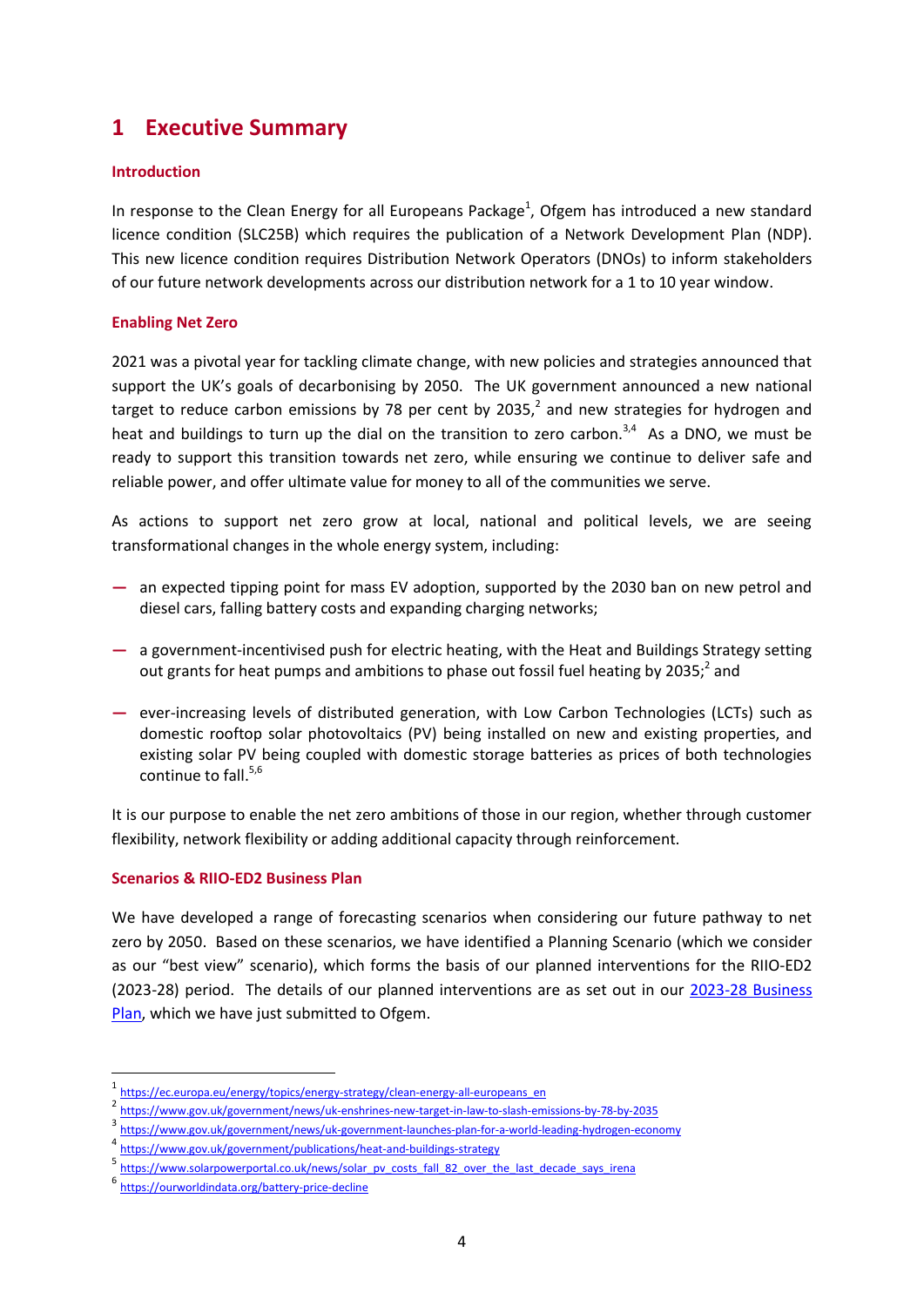#### **Network Development Plan – Three Documents**

The Network Development Plan (**NDP**) comprises of this Network Development Plan Methodology Document and two reporting documents - the Network Development Report (**NDR**) and the Network Headroom Report (**NHR**).

The **NDP** itself is underpinned by the interventions that we have identified as being necessary, based on our Planning Scenario. In the NDP, we aim to set out the details of our planned network interventions over the coming years, so as to provide our stakeholders with information on our plans for new infrastructure and flexibility services, as well as providing details of demand and generation network headroom across our distribution network for the medium to longer-term.

The **NDR** will serve to provide the stakeholder with important additional information relating to key projects set for delivery in terms of new infrastructure to be installed and upcoming flexible services to be employed. This data will range from 1 to 10 years.

The **NHR** provides stakeholders with information relating to the magnitude of possible future demand and generation capacity headroom across a range of future scenarios. The NHR covers every year between the years 2021 to 2030 (inclusive) and every 5 years thereafter until 2050.

We are consulting with our stakeholders on the content of our NDP and invite [feedback](http://www.survey.alchemer.eu/s3/90436905/NPg-NDP-consultation) to be provided. We will also be holding a Webinar. We will also be holding a Webinar. Details of the Webinar are on our website, on the [Network Data Section.](https://www.northernpowergrid.com/network-data)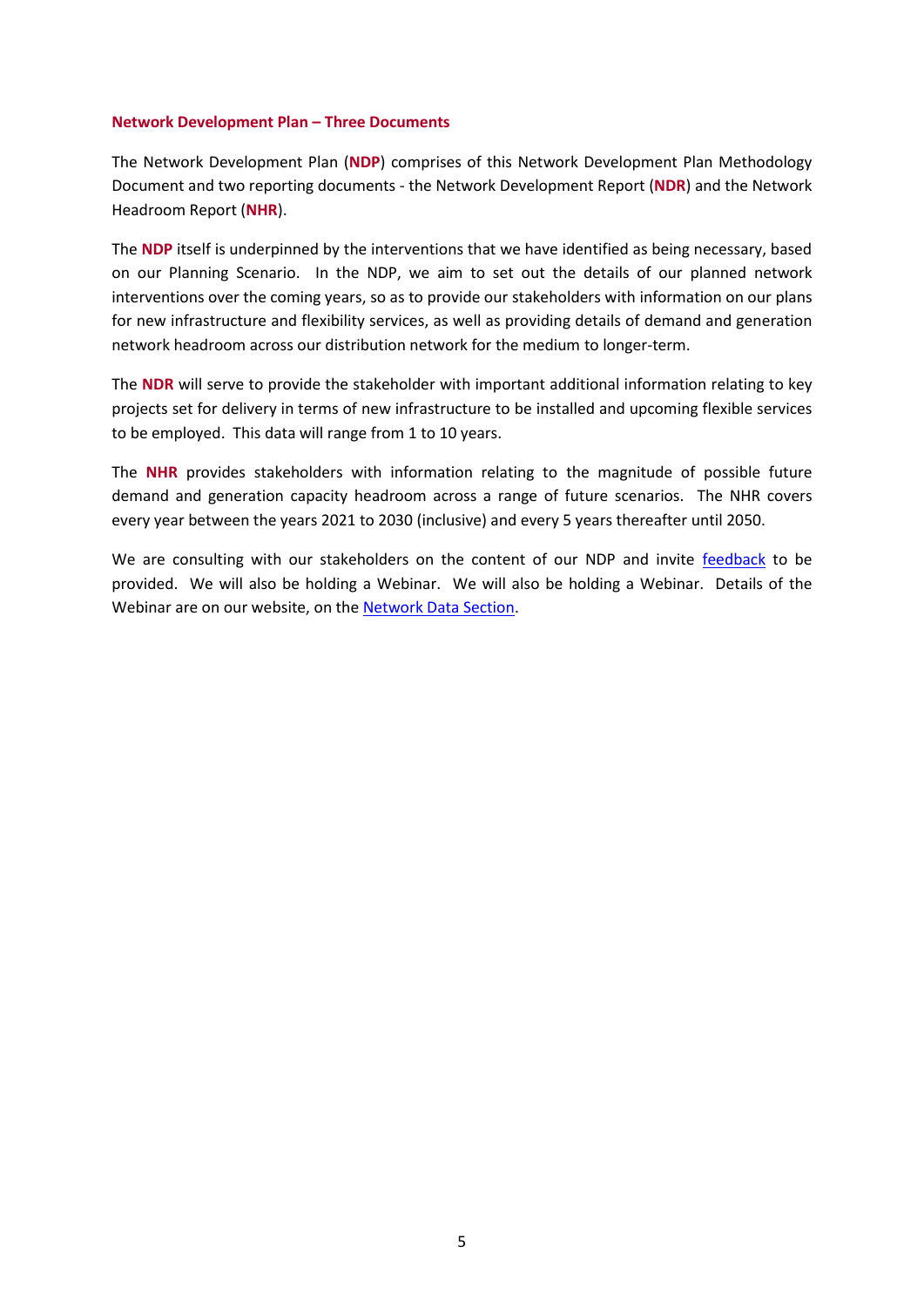## **2 About Northern Powergrid**

Northern Powergrid is responsible for the electricity distribution network that powers every day life for 8 million customers across 3.9 million homes and businesses in the North East, Yorkshire and northern Lincolnshire.

Northern Powergrid operates a network that spans around 25,000 square kilometres and consists of 96,000 kilometres of overhead power lines and underground cables and more than 63,000 substations, including:

- **—** 122 large substations (42 grid supply points and 80 supply points).
- **—** 552 primary substations.
- **—** 63,134 distribution substations.

Northern Powergrid has a key role in society powering peoples' lives and enabling economic growth in the communities it serves. Every day it invests around  $E1$  million on safely managing, maintaining and improving its network.

Northern Powergrid is taking action today to be ready for the demands of tomorrow. It is ensuring it has a diverse and skilled workforce ready to manage future energy systems that interact with growing levels of smart and LCTs. Ground-breaking innovation projects are exploring new technologies and supporting the company's transition to a Distribution System Operation (DSO) function and move towards more sustainable energy in line with net zero emissions targets.



**Figure 1 – Northern Powergrid network region and our business**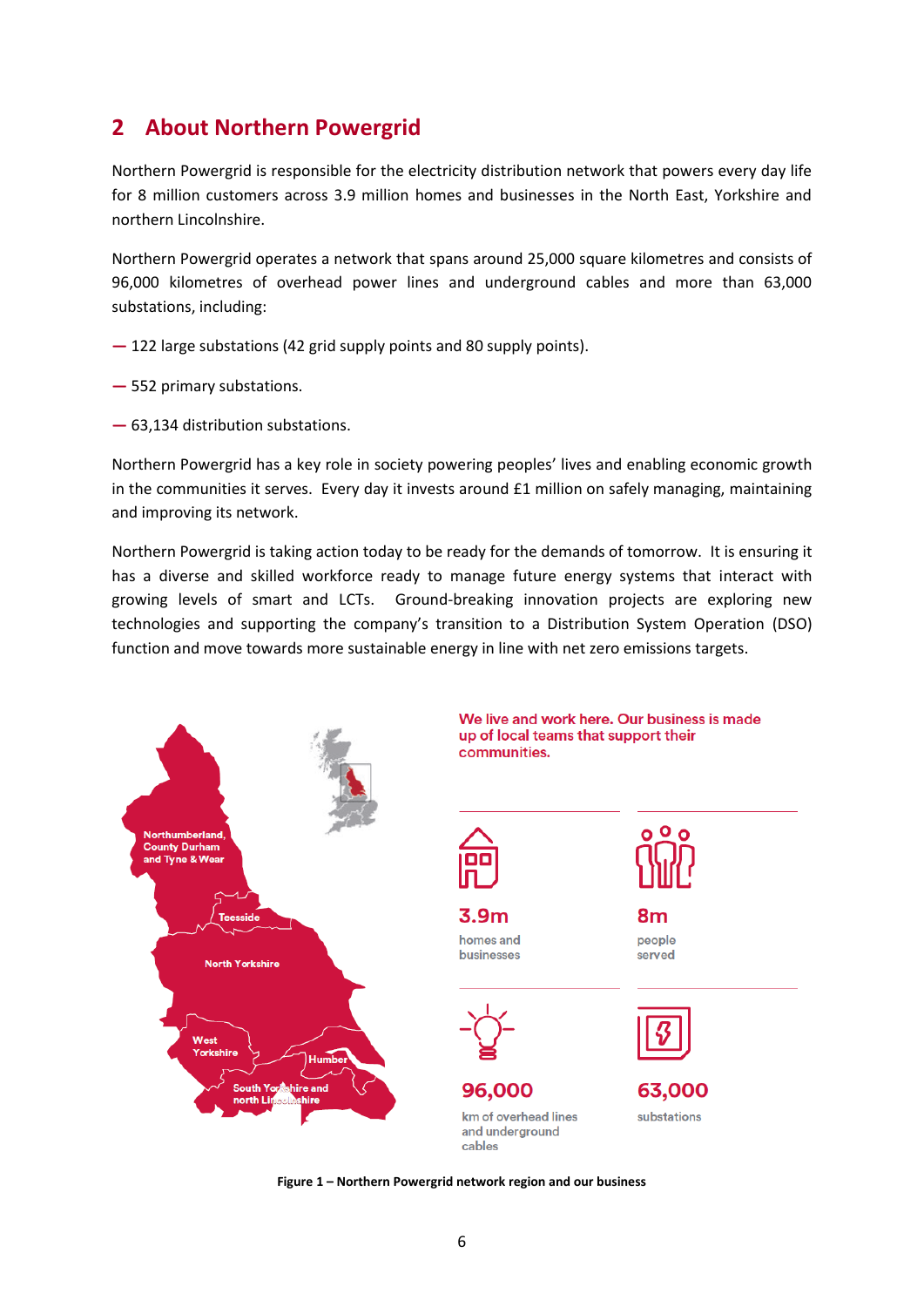## **3 Introduction**

## **3.1 Why have we published a NDP?**

In response to the Clean Energy for all Europeans Package<sup>7</sup>, Ofgem has introduced a new standard licence condition (SLC25B) which requires the publication of the NDP. This new licence condition requires DNOs to inform stakeholders of our future network developments across our distribution network for a 1 to 10 year window.

This document is our 2022 NDP Methodology document. The objective of the NDP is to inform stakeholders of our plans for interventions, flexibility service requirements, and forecast demand and generation headroom across our distribution network for a range of scenarios, for the medium to longer term. The impact of power generation, and decarbonisation of transport and heat are all considered in this NDP forecast. To maximise access for our stakeholders to support the regional collaboration, we have worked with Open Networks and Explain Research to present our information.

The full **NDP** includes:

**.** 

- 1. Network Development Report (**NDR**) (downloadable datasets);
- 2. Network Headroom Report (**NHR**);
	- a. Demand Headroom Report (downloadable datasets);
	- b. Generation Headroom Report (downloadable datasets); and
- 3. Network Development Plan Methodology (this document).

The NHR (demand and generation) will be updated annually and the NDR will be updated biannually.

## **3.2 Who is it for and what are the benefits**

We are publishing the NDP to share the data we have so far with our stakeholders for you to tell us if it supports your requirements.

The NDP report comprises of this Methodology Document and two reporting documents, the Network Development Report (**NDR**) and the Network Headroom Report (**NHR**).

The **NDP** will serve to provide the reader with valuable additional information on key projects set for delivery in terms of new infrastructure to be installed and upcoming flexible services to be employed and locations where we need these services in the coming years. Its aim is to provide information to stakeholders on major developments for the years 1-10 so they can plan and forecast accordingly.

The main objective of the **NHR** (demand and generation) is to indicate where it is anticipated that there will be available network capacity to accommodate future connections and where flexibility services may be required in the longer-term.

<sup>7&</sup>lt;br>[https://ec.europa.eu/energy/topics/energy-strategy/clean-energy-all-europeans\\_en](https://ec.europa.eu/energy/topics/energy-strategy/clean-energy-all-europeans_en)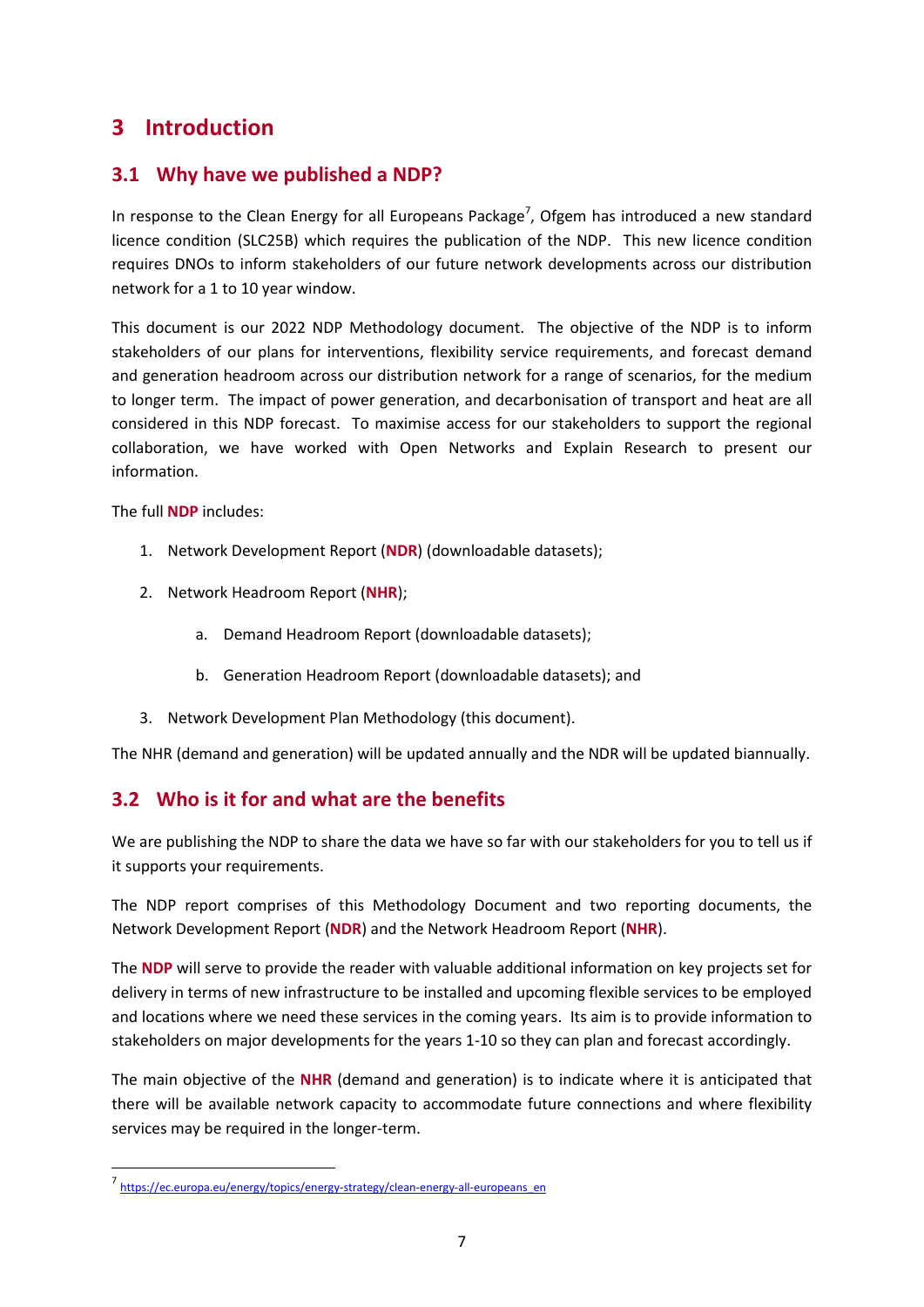All our stakeholders can give feedback on the NDP, but we expect it will be of most interest to:

- **—** local and combined authorities and Local Enterprise Partnership (LEP) planners and energy teams;
- **—** low carbon initiative coordinators;
- **—** economic regeneration and recovery teams;
- **—** developers of large scale generation and demand projects;
- **—** LCT developers and installers, across all disciplines from EVs to heat pumps; and
- **—** housebuilders and developers.

### **3.3 Where does the NDP fit with existing network reporting documents?**

DNOs already report on distribution network capacity to empower customers and stakeholders, some of whom need information on immediate connection applications, some who may be looking for opportunities to locate developments to provide network services and others looking at longterm plans for our region.

Different network reports, as shown below, have different purposes and therefore have a range of timeframes and content.



**Figure 2 – Distribution network data and capacity reports**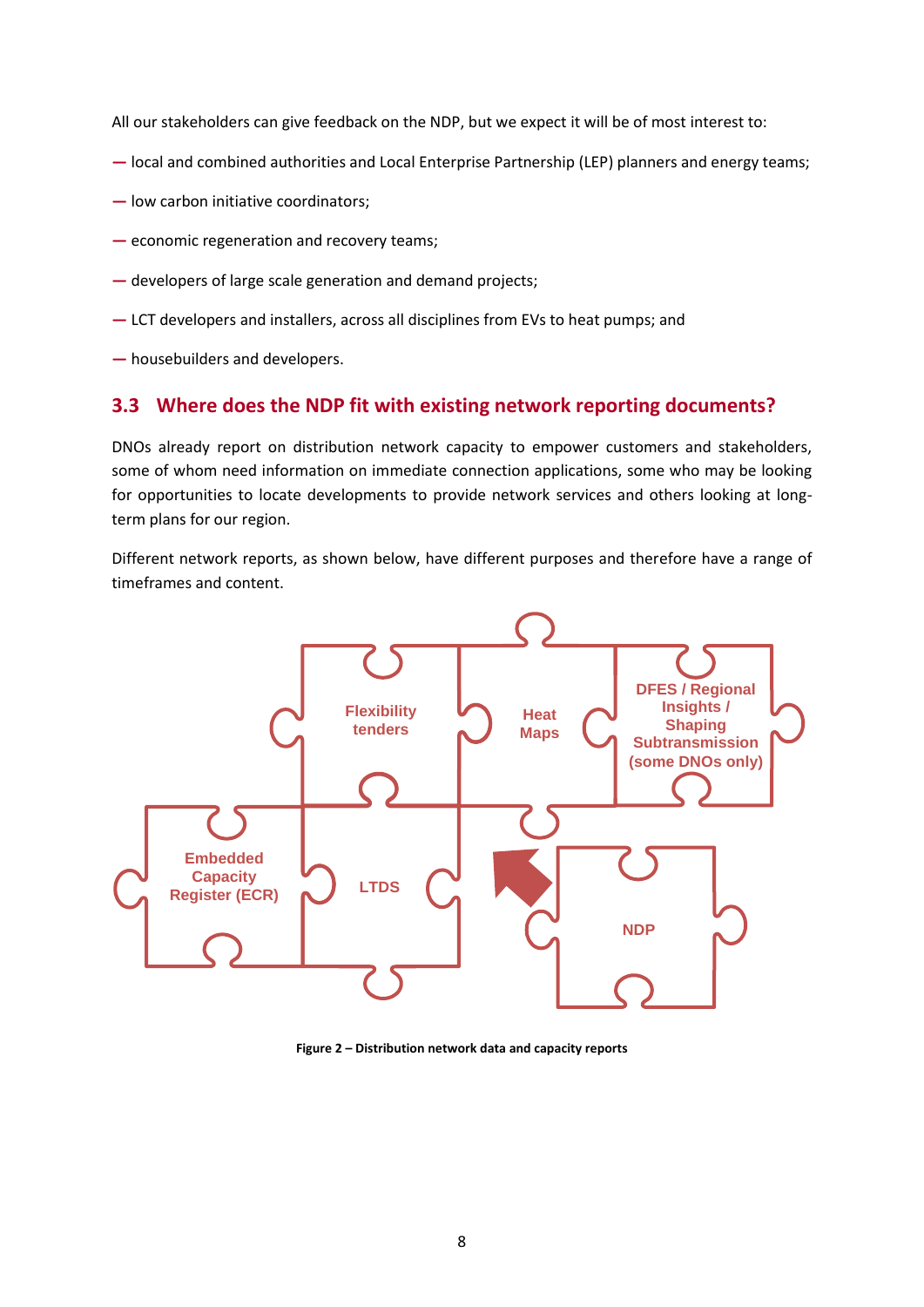|                                                   |      | <b>DFES</b>        |      | Scenarios<br>Multiple |
|---------------------------------------------------|------|--------------------|------|-----------------------|
| <b>Long Term Development</b><br><b>Statements</b> |      | Scenario<br>Single |      |                       |
| <b>ECR</b><br>(only DG)                           |      | <b>NDP</b>         |      |                       |
| <b>Heat Maps</b>                                  |      |                    |      |                       |
| 2021                                              | 2026 | 2030               | 2050 |                       |
|                                                   |      |                    |      |                       |

**Figure 3 – Timeline of existing network capacity, demand and generation reports**

The NDP will follow on from the LTDS covering a 1 to 10 year period for multiple forecasting scenarios, where the LTDS covers the capacity in the short-term for a single scenario. The NDP aims to provide value to customers by aligning against existing and evolving reports. The NDP objective is to address the capacity and network developments in the medium-term to longer-term.

## **3.4 Scope of the NDP**

**.** 

The requirements of the NDP have been set out by the Energy Network Association (ENA) Open Networks Workstream 1B, Product 5 Form of Statement (FoS).<sup>8</sup> The scope is summarised in the following table.

| Date range                           | Every year to be covered individually between 1-10 years.                                   |
|--------------------------------------|---------------------------------------------------------------------------------------------|
|                                      | After the $10^{th}$ year, this requirement moves to every five years up to 2050 or aligning |
|                                      | with the final year of the DFES forecast.                                                   |
| <b>Scenarios</b>                     | DFES scenarios, plus a 'best view' scenario.                                                |
|                                      | Demand and generation headroom (available capacity) in MW per reported year per             |
|                                      | scenario.                                                                                   |
|                                      | Headroom calculations are considerate of financially approved network                       |
|                                      | developments in delivery or planned for delivery, including asset-based                     |
| Network capacities<br>and assessment | enhancements and the use of flexibility services. This may include updates in               |
|                                      | network developments in the timeframe 0-5 years which were not included in the              |
| methodology                          | latest LTDS (November). If included, this must be stated in the accompanying notes          |
|                                      | and updated in the next LTDS (end May).                                                     |
|                                      | Headroom calculations are considerate of thermal loading and fault level constraints        |
|                                      | as a minimum.                                                                               |
|                                      | Capacity information to be provided for substations where the greatest voltage is           |
| Coverage                             | greater than 20kV, normally BSP and primary substations down to and including the           |
|                                      | primary secondary voltage, typically HV (20kV, 11kV or 6.6kV).                              |
|                                      | The format of the Network Headroom Report part of the NDP is tabular in nature,             |
|                                      | presented in Microsoft Excel or similar spreadsheet format. Interactivity can be            |
| Format and<br>publication            | added to the workbook to improve visualisation of the data.                                 |
|                                      | Guidance shall be included to explain the scope of the data workbook, define each           |
|                                      | data element and give user instructions.                                                    |
|                                      | A contents and version control page is included to ensure that users are able to easily     |
|                                      | access data, accurately reference the report and view approvals. It also states the         |

<sup>8</sup> [https://www.energynetworks.org/assets/images/Resource%20library/ON21-WS1B-](https://www.energynetworks.org/assets/images/Resource%20library/ON21-WS1B-P5%20Network%20Development%20Plan%20Form%20of%20Statement%20(19%20Aug%202021).pdf)

[P5%20Network%20Development%20Plan%20Form%20of%20Statement%20\(19%20Aug%202021\).pdf](https://www.energynetworks.org/assets/images/Resource%20library/ON21-WS1B-P5%20Network%20Development%20Plan%20Form%20of%20Statement%20(19%20Aug%202021).pdf)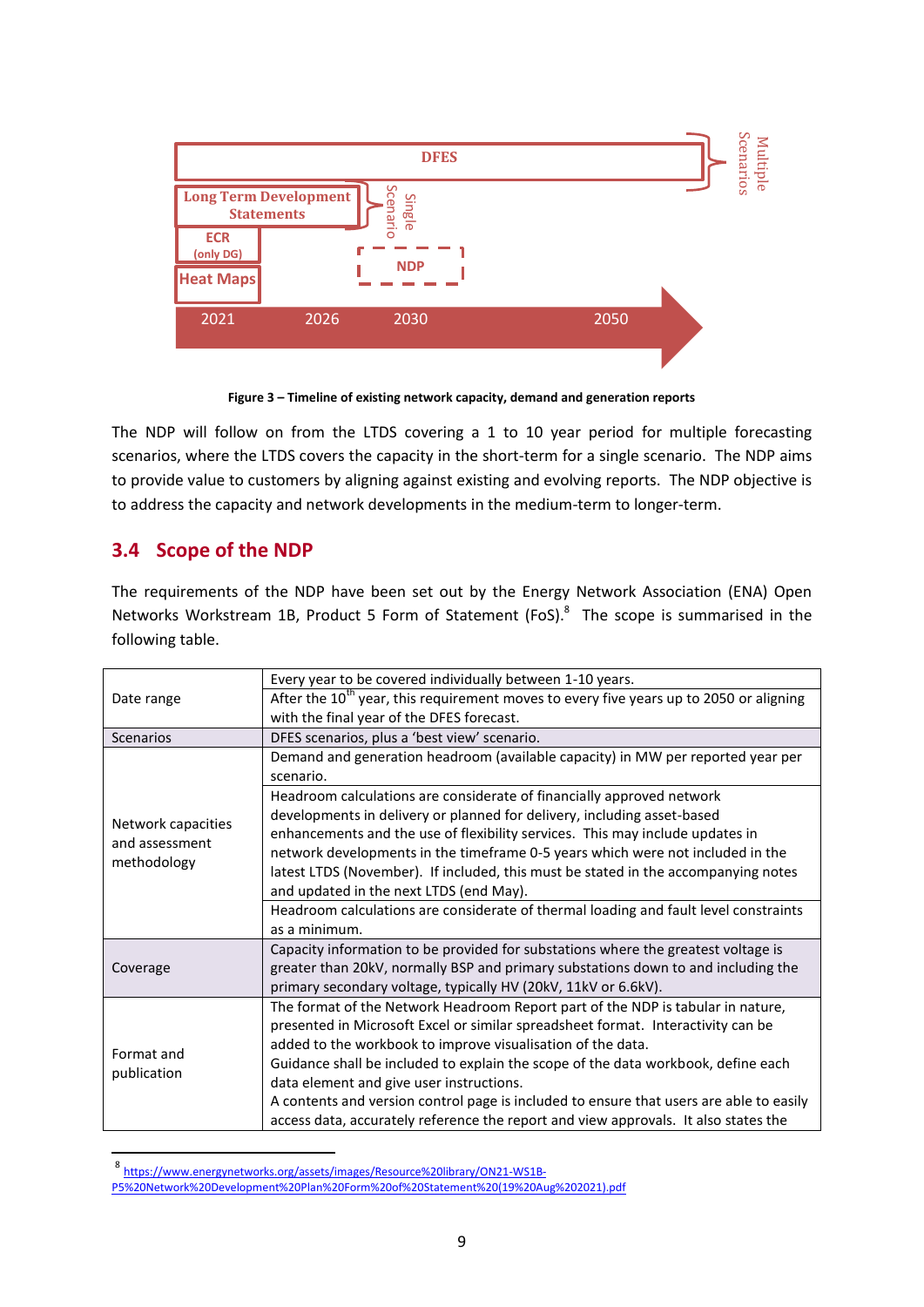|                     | dates and versions of critical data sources including the LTDS and DFES.                    |
|---------------------|---------------------------------------------------------------------------------------------|
|                     | Licensees shall endeavour to refresh the Network Headroom Report with the latest            |
|                     | Licensee's data annually, including the years in between publishing the whole NDP           |
|                     | (which shall be published by $1st$ May every two years).                                    |
|                     | Parameters for the existing network underlying the headroom calculations shall be           |
|                     | based on the latest LTDS and incorporate a view of financially approved and planned         |
|                     | interventions.                                                                              |
|                     | Existing and future network demand and generation shall be based on the licensee's          |
|                     | latest LTDS and DFES forecasts for demand and generation at the substation.                 |
| Information sources | It is expected that the flexibility services incorporated in the NHR shall be in            |
|                     | accordance with DNO Flexibility Procurement Statements and Reports or if not                |
|                     | included in those reports, they must be stated in the accompanying notes.                   |
|                     | Publication of Flexibility Procurement Statements and Reports is a new Standard             |
|                     | Licence Condition 31E, and reporting detail is yet to be finalised, but will likely include |
|                     | the location and magnitude of contracted and prospective flexibility services.              |
|                     | Tallant Commonwealth Development                                                            |

#### **Table 1 – Summary of NDP scope**

## **3.5 How to provide feedback?**

During March and April 2022, we are consulting with our stakeholders on the content of our NDP and invite **feedback** to be provided. We will also be holding a Webinar. Details of the Webinar are on our website, on the [Network Data Section.](https://www.northernpowergrid.com/network-data)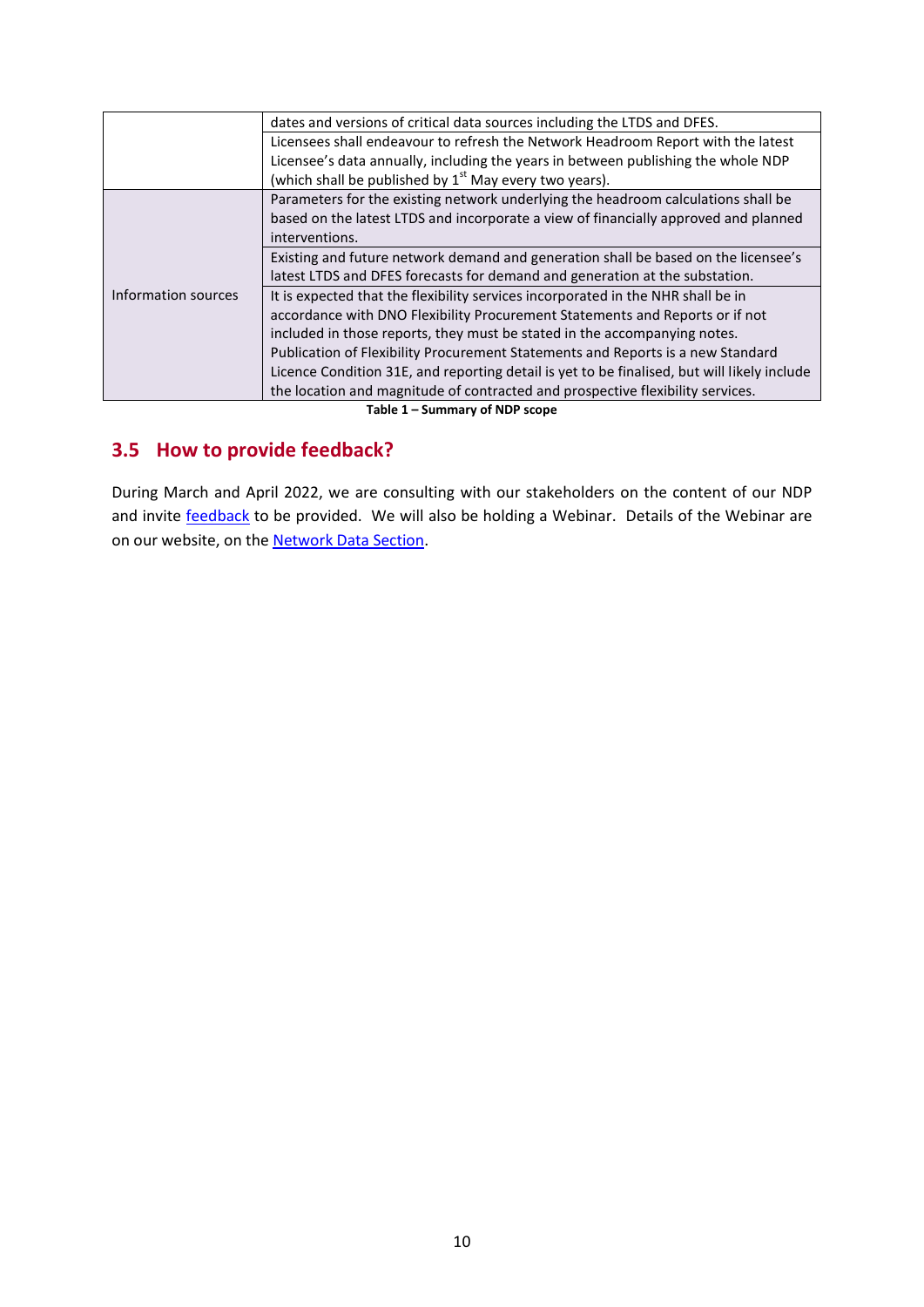## **4 The Planning Scenario (Best View) Network Development Plan Methodology**

We have developed a range of forecasting scenarios when considering our future pathway to net zero by 2050. Based on these scenarios, we have identified a Planning Scenario (our "Best View"), which has formed the basis of our network development plans for the 2023-28 period (as set out in our RIIO-ED2 Business Plan). The Planning Scenario is our interpretation of the "Best View" scenario.

Our business end-to-end planning process plays an integral part to inform our Planning Scenario (our "Best View") development plan. We must ensure that thermal capacity is available to support load growth on our network, and in addition to thermal capacity, we must also ensure that our network operates within statutory voltage limits, that the fault level duties are within the ratings of the network assets, that power quality is within national standards and that we ensure that network losses are as low as reasonably possible.

The methodology we use to determine the required network investment is:

- 1. Forecasting;
- 2. Network impact assessment (identifying the network constraints);
- 3. Optioneering; and
- 4. Preferred solution.

#### **Forecasting (DFES scenarios)**

The Distribution Future Energy Scenarios (DFES) plays a key role in our network planning and underpins our "Best View" development plan. Our DFES models the range of credible energy futures for our region. The scenarios are projections, rather than predictions, and the insight we gain from this regional real-world modelling helps us to plan and deliver services, informs investment in our network, and ultimately enables us to facilitate the region's growth and decarbonisation ambitions.

In 2021, we submitted our RIIO-ED2 [2023-28 Business Plan](https://ed2plan.northernpowergrid.com/sites/default/files/document-library/NPg_Our_business_plan_for_2023_28.pdf) that will underpin a transformational change in our business and the wider energy sector. As part of the RIIO-ED2 Business Plan, we produced our own Planning Scenario. The Planning Scenario is one of the scenarios considered in our DFES. The Planning Scenario is our interpretation of our "Best View" scenario.

The data in the DFES enables us to:

- **—** facilitate our region's net zero ambitions;
- **—** understand the projected uptake of LCTs and the increase in distributed generation capacity;

**—** explore how we can proactively manage our network to alleviate any constraints created by energy demand or generation;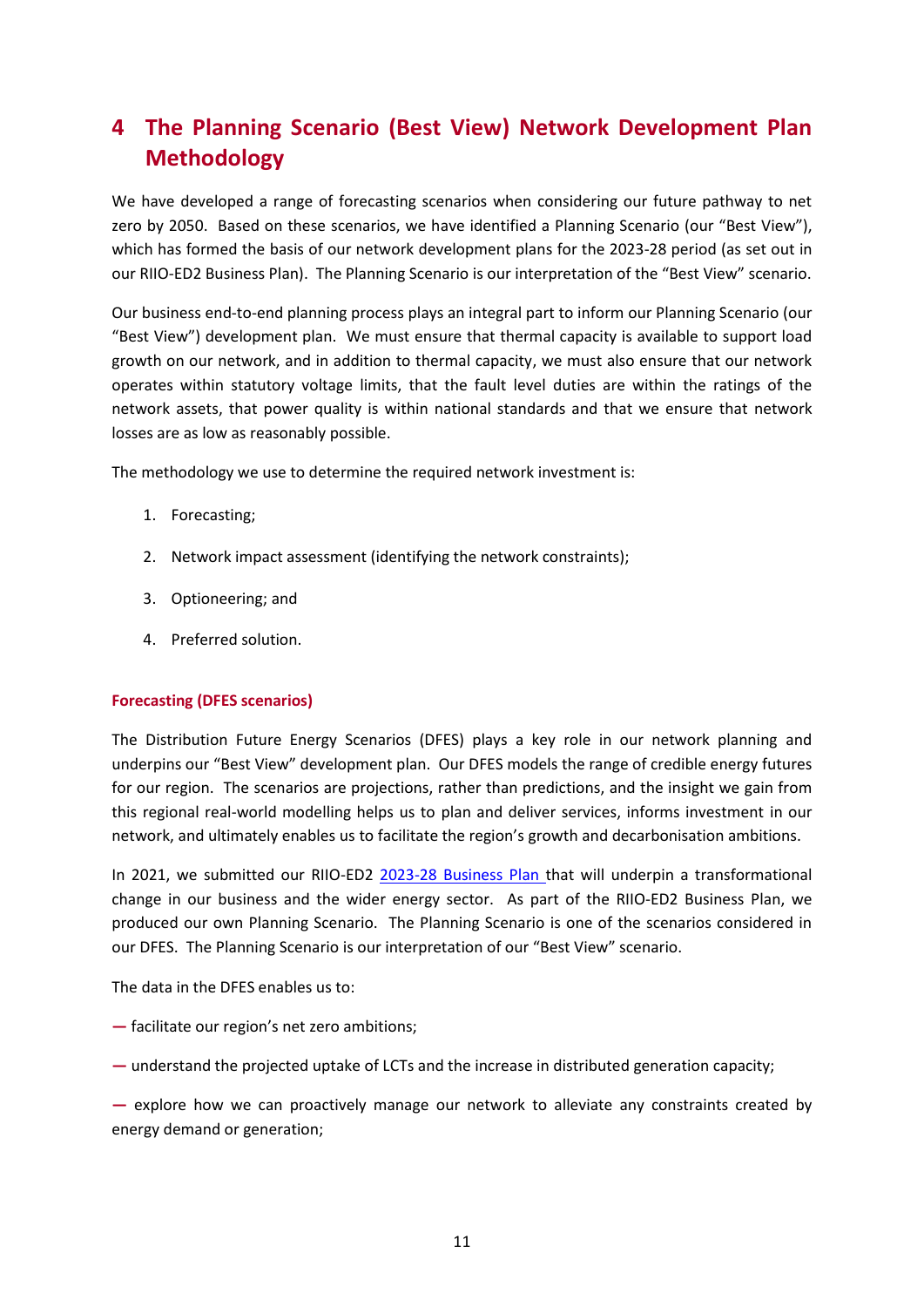**—** model the impact of these changes on the electricity distribution network and indicate locations; and

**—** determine the need for intervention or investment to deliver a reliable low carbon network.

We have developed a range of scenarios to forecast possible decarbonisation pathways to net zero. These scenarios range from a predominance of electrification in the heat and transport sectors to other outcomes where alternatives to electricity such as hydrogen can be expected to play a greater role.

We have considered five scenarios which underpin our DFES. These are shown below.



#### **Figure 4 – DFES scenarios**

<span id="page-11-0"></span>[Figure 4](#page-11-0) above outlines the five scenario worlds behind our network headroom reporting. More detail of each of the energy scenarios, assumptions and building blocks can be found in the DFES 2020 Report for the National Grid based scenarios in and the DFES 2021 Report for the best view scenario.<sup>9,10</sup>

All the Great Britain DNOs have agreed through the ENA Open Networks Project to produce a "Best View", a scenario that sets out the most favourable pathway to net zero for their respective regions. The way we came up with our best view has been previously published in our ED2 [2023-28 Business](https://ed2plan.northernpowergrid.com/sites/default/files/document-library/NPg_Our_business_plan_for_2023_28.pdf)  [Plan,](https://ed2plan.northernpowergrid.com/sites/default/files/document-library/NPg_Our_business_plan_for_2023_28.pdf) in DFES 2021 and in the Open Networks Project reports; and for ease of reading is repeated again here in Annex 1.

\_<br><sup>9</sup> <https://www.northernpowergrid.com/asset/0/document/5836.pdf>

<sup>10&</sup>lt;br>[https://ed2plan.northernpowergrid.com/sites/default/files/document-library/Scenarios\\_and\\_investment\\_planning.pdf](https://ed2plan.northernpowergrid.com/sites/default/files/document-library/Scenarios_and_investment_planning.pdf)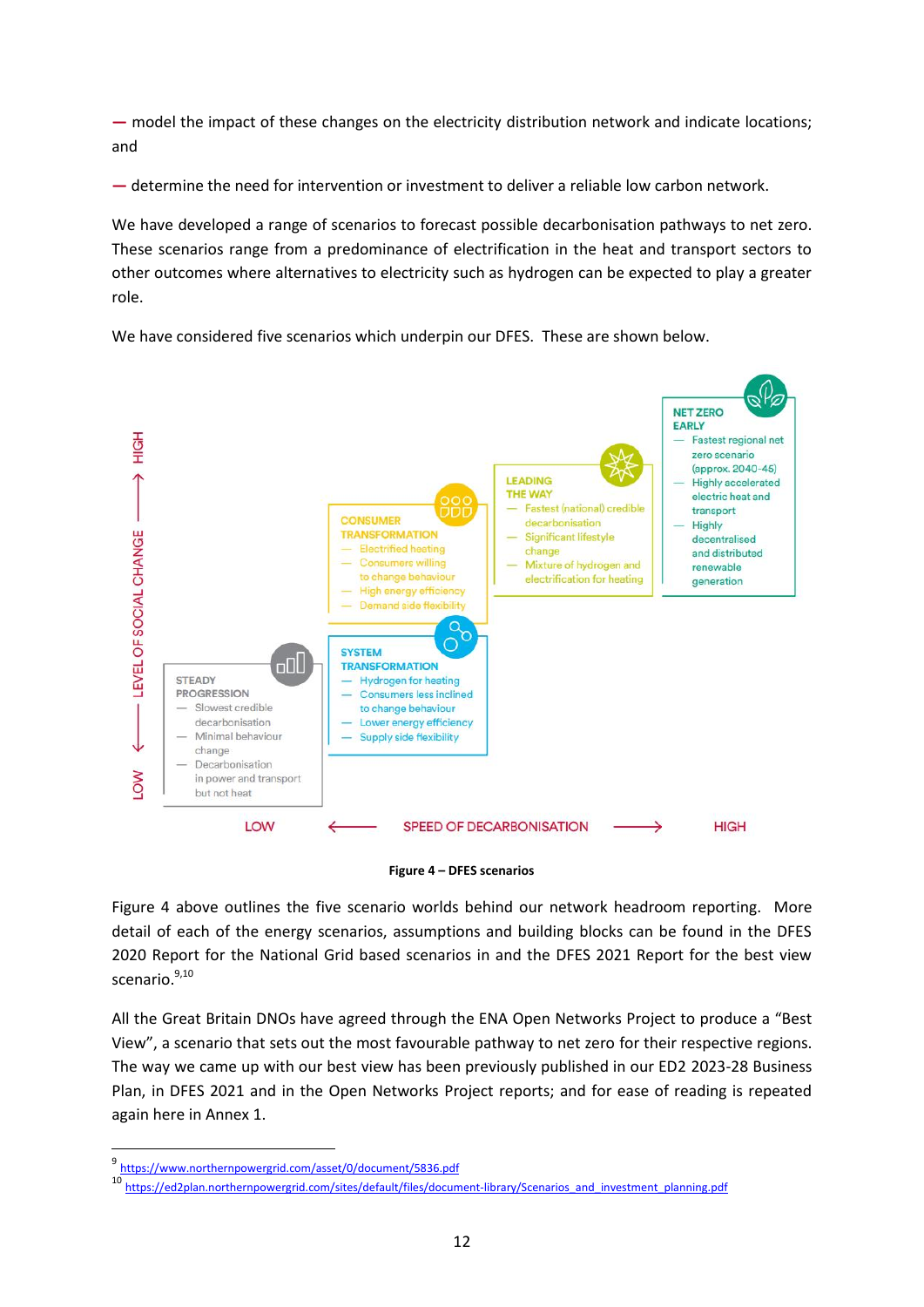

**Figure 5 – Demand Scenarios**

<span id="page-12-0"></span>[Figure 5](#page-12-0) above shows the future projections for gross peak demand in the Northern Powergrid region, which is a key parameter of interest for network intervention studies. In the four National Grid ESO FES-aligned scenarios, the System Transformation, Leading the Way, and Consumer Transformation scenarios all indicate initial slight reductions in peak demand in the short term largely due to expected improvements in energy efficiency.

However by 2028 all the scenarios are forecasting an increase in peak demand compared to the current position due to electric load growth from new LCTs such as Electric Vehicles (EVs) and heat pumps.

Much of the higher gross peak demand projection in the Planning Scenario in later years is due to a higher assumption on electric HGVs compared to the four National Grid ESO FES-aligned scenarios which in 2021 were assuming HGVs were largely hydrogen fuelled.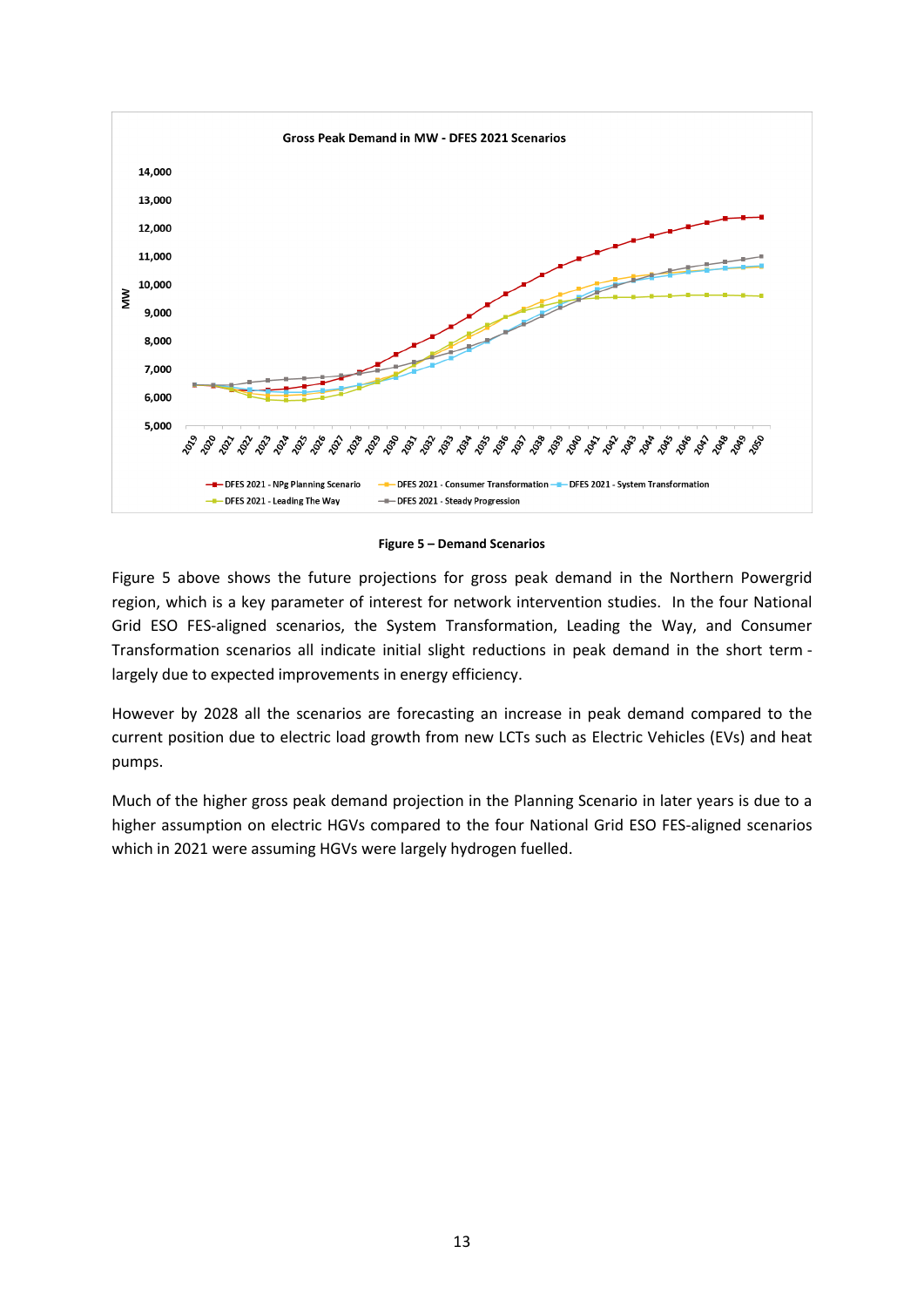

**Figure 6 – Generation Scenarios**

<span id="page-13-0"></span>[Figure 6](#page-13-0) shows the future projections for embedded generation capacity on the distribution network, which is another parameter of interest for network intervention studies. In the four National Grid ESO FES-aligned scenarios, the Leading the Way Scenario (hidden behind the Planning Scenario on the chart) shows the highest increase in generation capacity required to power the demands for electric heat and transport. Consumer Transformation moves towards high generation requirements too but along a slower trajectory.

The lower generation requirement in System Transformation and Steady progressions is linked to the lower electrification framework in both those scenarios.

Our Planning Scenario is in line with the Leading the Way scenario on generation requirements reflecting that it is a scenario with high expectations for EVs and Heat Pumps.

Our Planning Scenario is our interpretation of the "Best View" scenario. The Planning Scenario is based on our regional interpretation of the range of national scenarios currently available (National Grid ESO FES and the Climate Change Commission (CCC) scenarios in the Sixth Carbon Budget). It has also taken government policy and stakeholder feedback into consideration, as well as regional characteristics.

We are always mindful that the future is uncertain, and we do not yet know which LCTs will become the mainstream over the next 30 years and beyond. As a network operator, we are committed to embracing this uncertainty to ensure no matter what scenario materialises, we can deliver safe, reliable and low carbon power.

The Planning Scenario offers the most value in the short-term and while it is plotted to 2050, its one to 10-year horizon provides a higher degree of certainty which helps us as an organisation to plan for network impact assessment and investment decisions.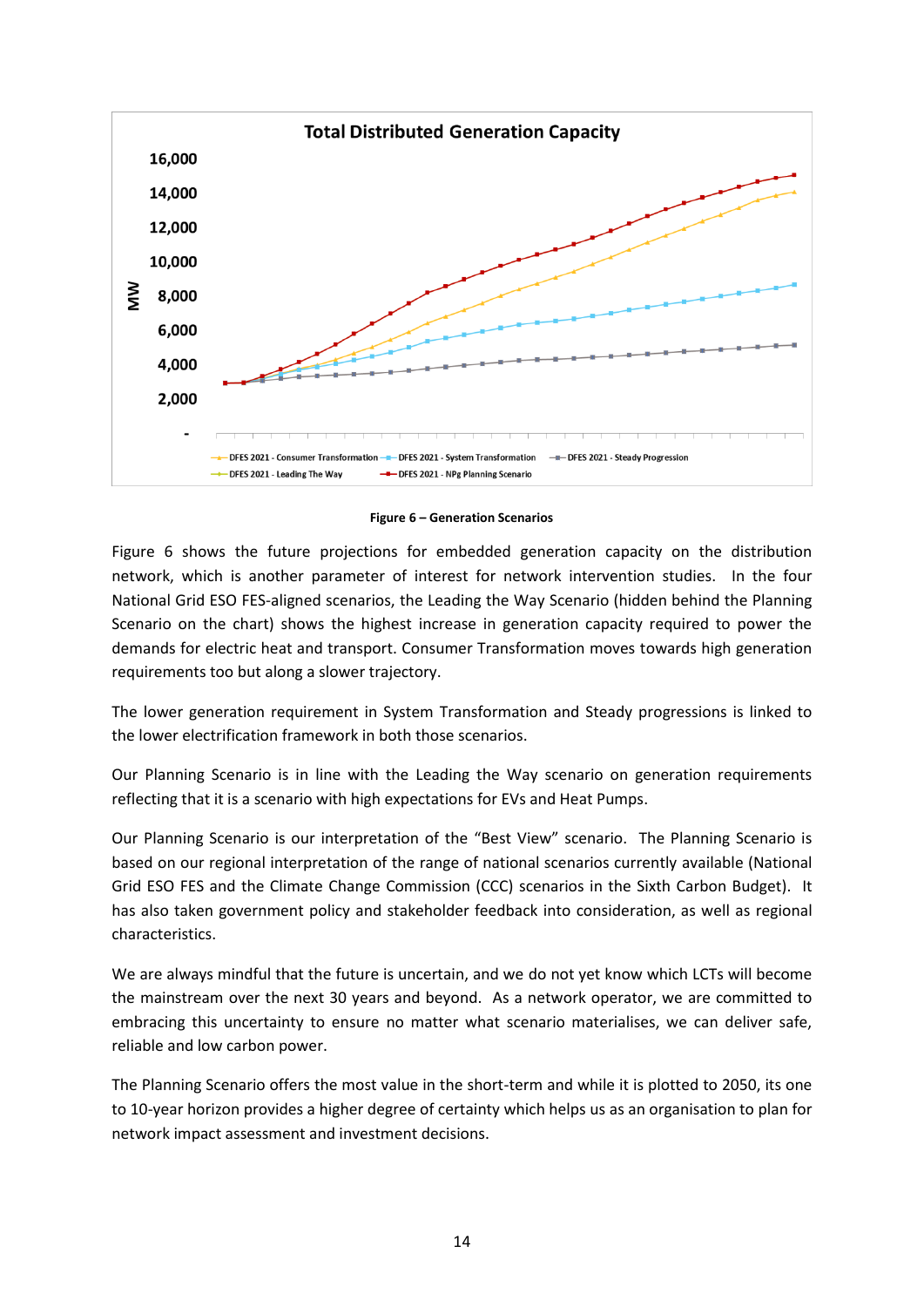The DFES report and interactive tools can be found on our website:

[https://www.northernpowergrid.com/network-data.](https://www.northernpowergrid.com/network-data)

#### **Network Impact Assessment**

The methodology for performing our Network Impact Assessment is as set out below.

On our EHV and 132kV network, the identification of constraints is informed from our planning scenario outputs, which themselves are derived from our load forecast model, such that we compare current and future demand on the network against the stated capacities of our network assets.

Our load growth model provides future demand profiles which we use in conjunction with equipment ratings to determine the nature and magnitude of network constraints.

Where the current or future demand is shown to be exceeding the declared firm capacity of that section of the network during the 2023-28 period, then this identifies that a constraint exists. After identifying network constraints from our load growth analysis, we then validate the outputs from the analysis.

Using this data we then assess future forecast loading (from our Planning Scenario and across the range of potential decarbonisation pathways), to confirm those sites where the capacity is exceeding capability and where we need to ensure compliance with the relevant planning requirements and standards.

On the 132kV and EHV network the firm capacity of a substation (or a wider substation group) is typically defined as the network's ability to supply demand immediately following the occurrence of a first circuit outage (FCO) – this is the capacity that is immediately available without requiring manual intervention. This capacity can be provided by the intrinsic network assets, network flexibility, distributed generation security contribution and/or any DNO-contracted flexibility. Where we have identified that a constraint exists, the firm capacity is reviewed in further detail to identify whether any adjustments can be made.

Following this, where the constraint is confirmed, then optioneering of potential solutions is performed.

#### **Optioneering**

Once the network validation has confirmed the details of the constraints, identification of appropriate options to resolve the constraints are then performed.

As our preferred investment strategy we have committed to a flexibility first approach to overcome network constraints. This approach to network development helps us reduce the cost of new infrastructure investment, run existing networks more efficiently and creates a smarter, more flexible system for all.

The types of interventions we consider to address network constraints are shown below, where we pursue a "flexibility first" process: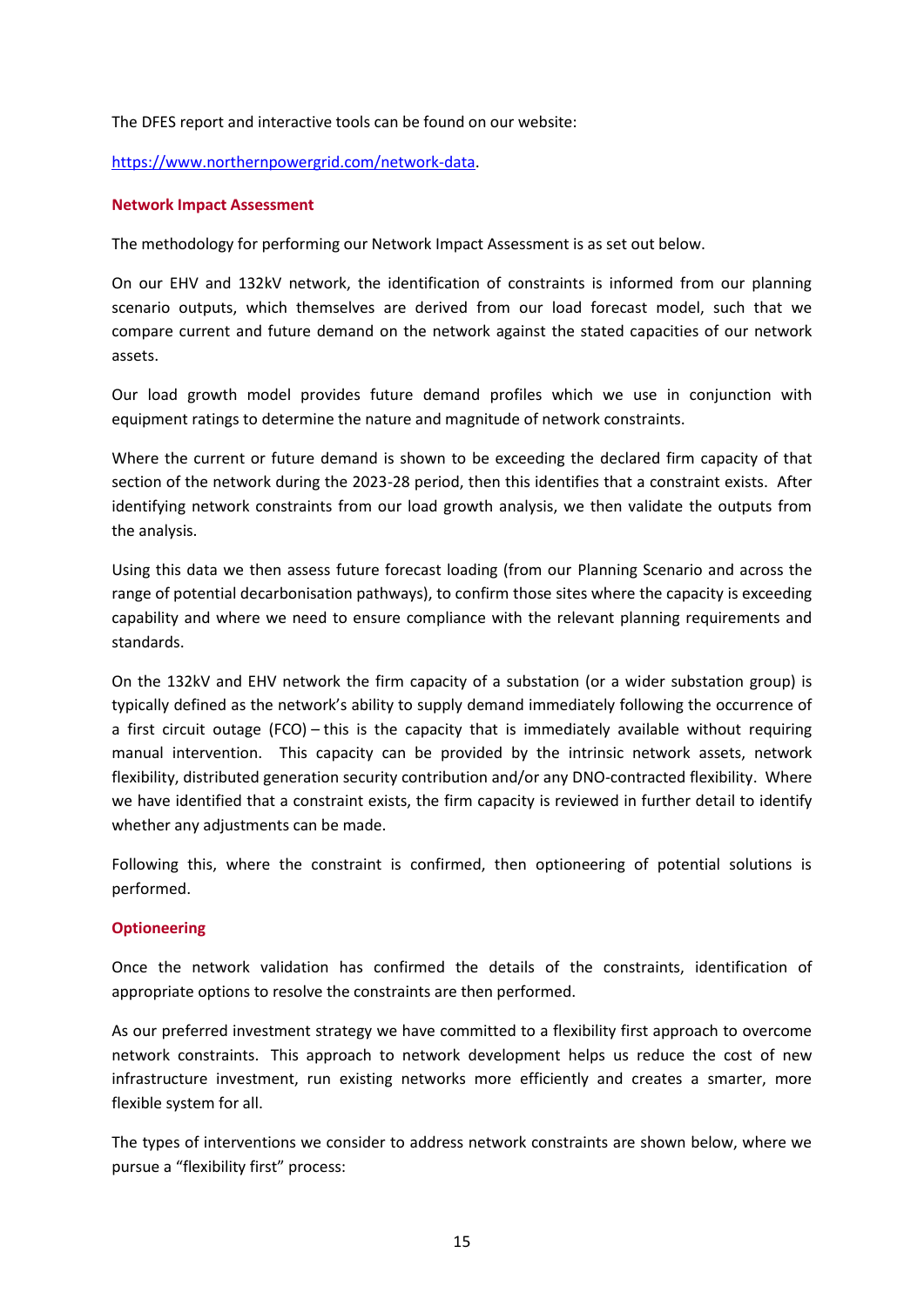- Flexibility services: where customer can agree to actively manage their demand / generation to support avoiding constraints;
- Smart network technology: where we employ sensors and network communication devices to maximise the information available in our existing assets;
- Network reconfiguration: where we temporarily or permanently reconfigure the network topology to disperse the excess demand into the wider network;
- Deploy enhanced network asset ratings: where we look to increase the thermal capability of existing assets (i.e. transformers);
- Network reinforcements: where we replace the existing assets with new assets or by installing additional assets, which will provide more capacity on our network; and
- Synergies with other work programmes: align investments to fully maximise the benefit gained through multiple work programmes.

We use industry standard tools such as the ENA Common Evaluation Methodology (CEM) and OFGEM Cost Benefit Analysis (CBA) to consider the whole life cost of each option – and therefore ensuring we choose the most suitable solution to meet the long term needs of our customers.

#### **Preferred Solution**

Once all options have been identified, at each individual EHV site we assess the costs, benefits and net present value (NPV) of each option to determine the solution that is most economic and efficient in providing the required capacity at the required time to support the planning scenario load growth. This could be a blend of customer and network flexibility and innovative solutions as well as conventional reinforcement.

## **4.1 Network Development Report (NDR)**

Our Network Development Report (NDR) is provided on our website in the [Network Data Section.](https://www.northernpowergrid.com/network-data) The NDR provides information on key projects set for delivery (planned and committed) in terms of new infrastructure to be installed, upcoming flexible services to be employed, and locations where flexibility services will be needed over the coming years. The range covers the next 1 to 10 years.

The types of network interventions set out in the NDR include the following:

- DNO contracted flexibility service requirements;
- Smart network technology;
- Network reinforcements (load related and condition based related) we have committed to during the RIIO ED1 price control;
- Network reinforcements (load related, condition based related and fault level related) planned for RIIO ED2 price control (depending upon development activity the solutions are subject to change); and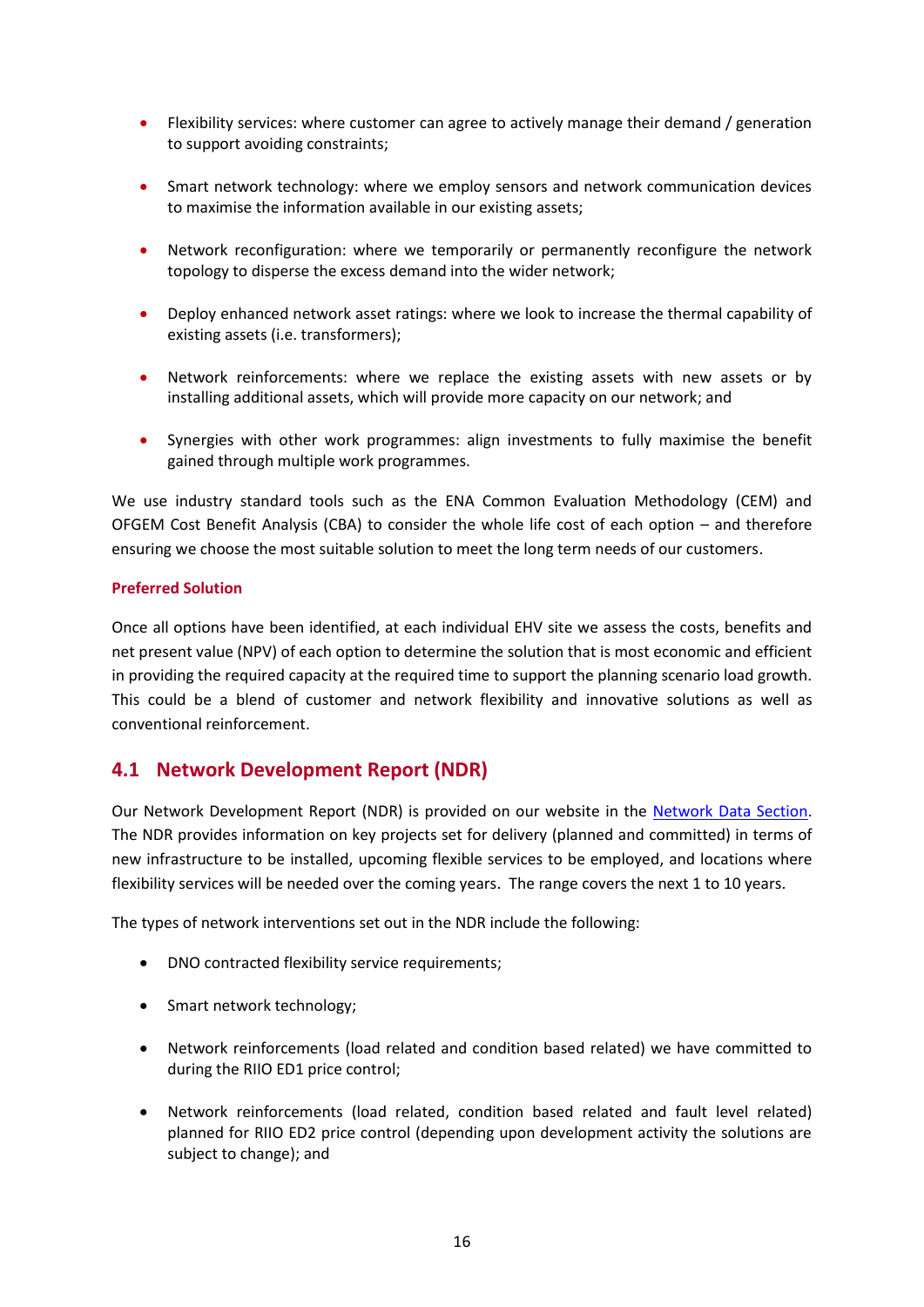Network reinforcements as a result of New Connections (new customer demand and generation connections), if applicable.

We also provide details in the NDR of our planned condition based interventions – this refers to where asset replacement is required due to condition and performance.

Where we are replacing transformers, this will increase the network capacity. The amount of capacity released around these assets will be assessed during the implementation stage of the project.

For each development proposal included in this NDR, the following information is provided:

| <b>Network Infrastructure</b>                                                                                                                                                                                                                                                     | <b>Flexibility Services</b>                      |
|-----------------------------------------------------------------------------------------------------------------------------------------------------------------------------------------------------------------------------------------------------------------------------------|--------------------------------------------------|
| Location of intervention<br>Outline of the planned works<br>Reason for carrying out works<br>Impact on the distribution system capability<br>Equipment ratings (for transformers, the<br>existing and new rating)<br>Expected start and completion data, and<br>Equipment ratings | Location of intervention<br>Year of intervention |

We have provided a look up table within the NDR to enable stakeholders to easily identify the location (postcode and x and y coordinates) of each of our Supply Point substations and Primary substations.

Postcodes and coordinates for each of our Supply Point substations (typically 132/33kV or 132/66kV) and Primary substations (typically 33/11kV or 33/6.6kV) have been provided in the datasets within the NDR.

It is worth noting that changes to the expected completion date can occur for the following reasons, including:

- Delays in securing consents and wayleaves to install equipment on private land;
- Changes to system outage dates;
- Changes to customer requirements and/or timescales; and
- Changes to plant and materials supplier lead times.

In providing this information, it is important to recognise that these activities are the most up to date information that we have available, but that these may change in future years due to a range of factors – including customers changing their accepted connections (e.g. cancelling or increasing the capacity), annual load forecasting updates indicating different dates of constraints occurring, future new customer connections resulting in increased network capacity, revised asset condition assessments indicating intervention may not be necessary, flexibility procurement not providing sufficient capacity, etc.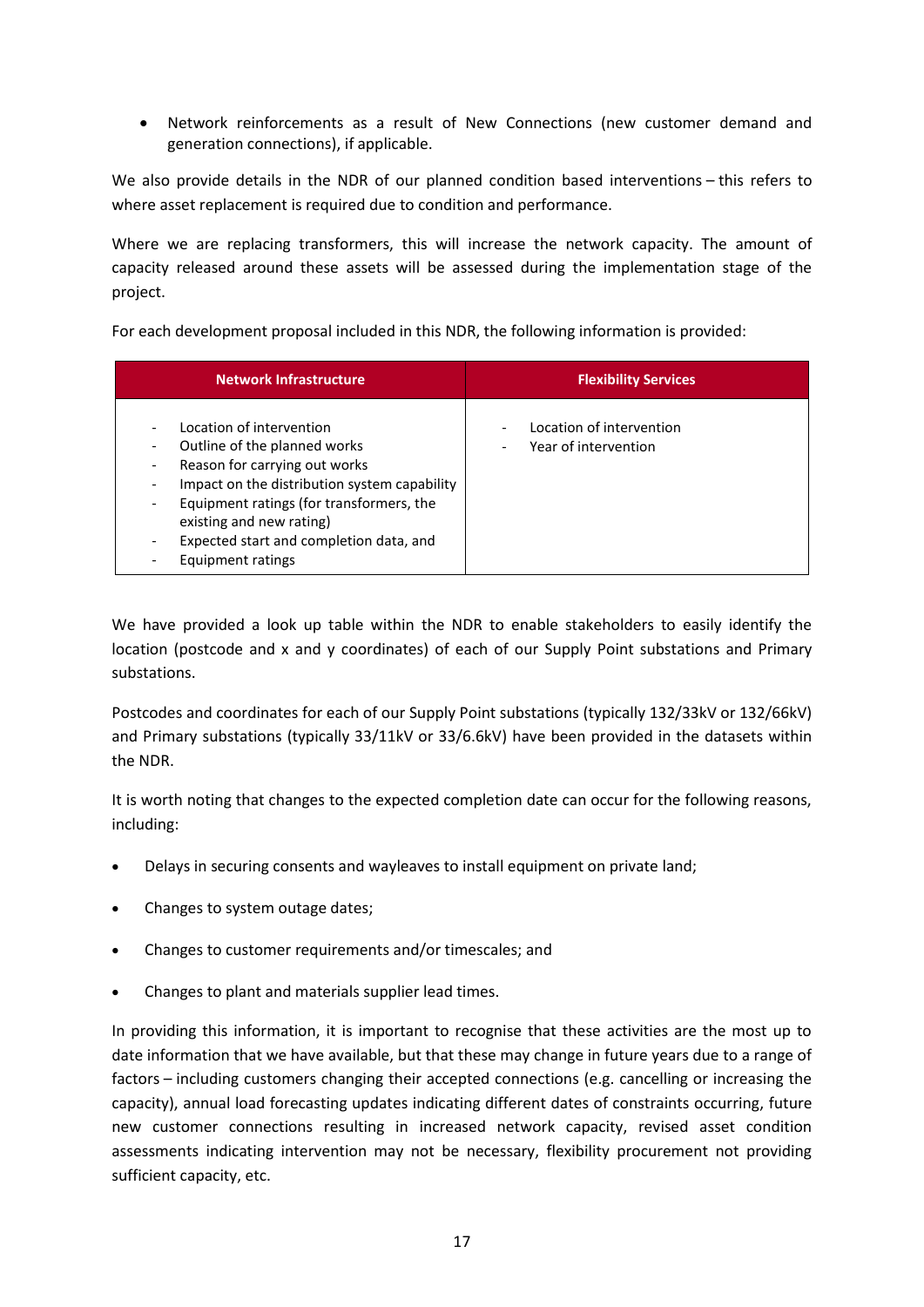#### **Flexibility Services**

We currently have an open call for flexibility services to provide early visibility of where we may purchase flexibility in the future so that customers can understand the opportunities for them to develop new income streams. The call is open to any interested customer in the region who has the ability to modify their energy consumption and/or production of energy in real time. We have confirmed that we would like to hear from all interested parties, large or small, whether already connected to the network or considering a new connection.

We have signposted customers who may be able to provide flexibility services to Northern Powergrid, to contact us via our website [\(https://www.flexiblepower.co.uk/locations/northern](https://www.flexiblepower.co.uk/locations/northern-powergrid/where-we-are-procuring)[powergrid/where-we-are-procuring\)](https://www.flexiblepower.co.uk/locations/northern-powergrid/where-we-are-procuring). We will then follow up to discuss the opportunities, technical capabilities, and the technical requirements to become a flexibility service provider. Updates will also be provided about future tender opportunities as soon as they are launched.

We will be issuing a flexibility tender during Q2 2022, to seek to procure flexibility services in areas of our region with known constraints. We will be continuing these procurement activities in future years.

The downloadable datasets in the NDR lists the sites where we anticipate we will need flexibility services over the coming years.

### **4.2 Network Headroom Report (NHR)**

The Network Headroom Report has been produced to provide our stakeholders with an insight into the available network capacities available for new connections in terms of generation and demand headroom, which is reported for each of our DFES forecast scenarios.

The headroom calculations include the network capacity that is increased by our network developments in delivery (financially approved) or planned for delivery, including asset-based enhancements and the use of flexible services. The headroom calculations are considerate of thermal loading and fault level constraints.

Our headroom results have been provided for Supply Point substations (typically 132/33kV or 132/66kV) and Primary substations (typically 20kV, 11kV or 6.6kV).

### **4.3 Baseline data for generation and demand forecasting**

Generation data is forecasted using a combination of accepted generation in the short-term (weighted by predicted likelihood of proceeding) and future energy scenarios indicating the size and scale of generation likely to connect in our region in the longer-term – these future scenarios align with those predicted by National Grid as part of their Future Energy Scenarios (FES) process.

Our planning scenario (our "Best View" scenario) includes an assumption that even without intervention a high adoption of Time of Use Tariffs (ToUT) by residential and industrial energy will lower Gross Peak Demand because customer price-driven flexibility through ToUT will help distribute power away from times of peak demand. For example, EV smart charging technology with a ToUT will determine the best time to charge assets such as EVs, to both avoid constraining the network at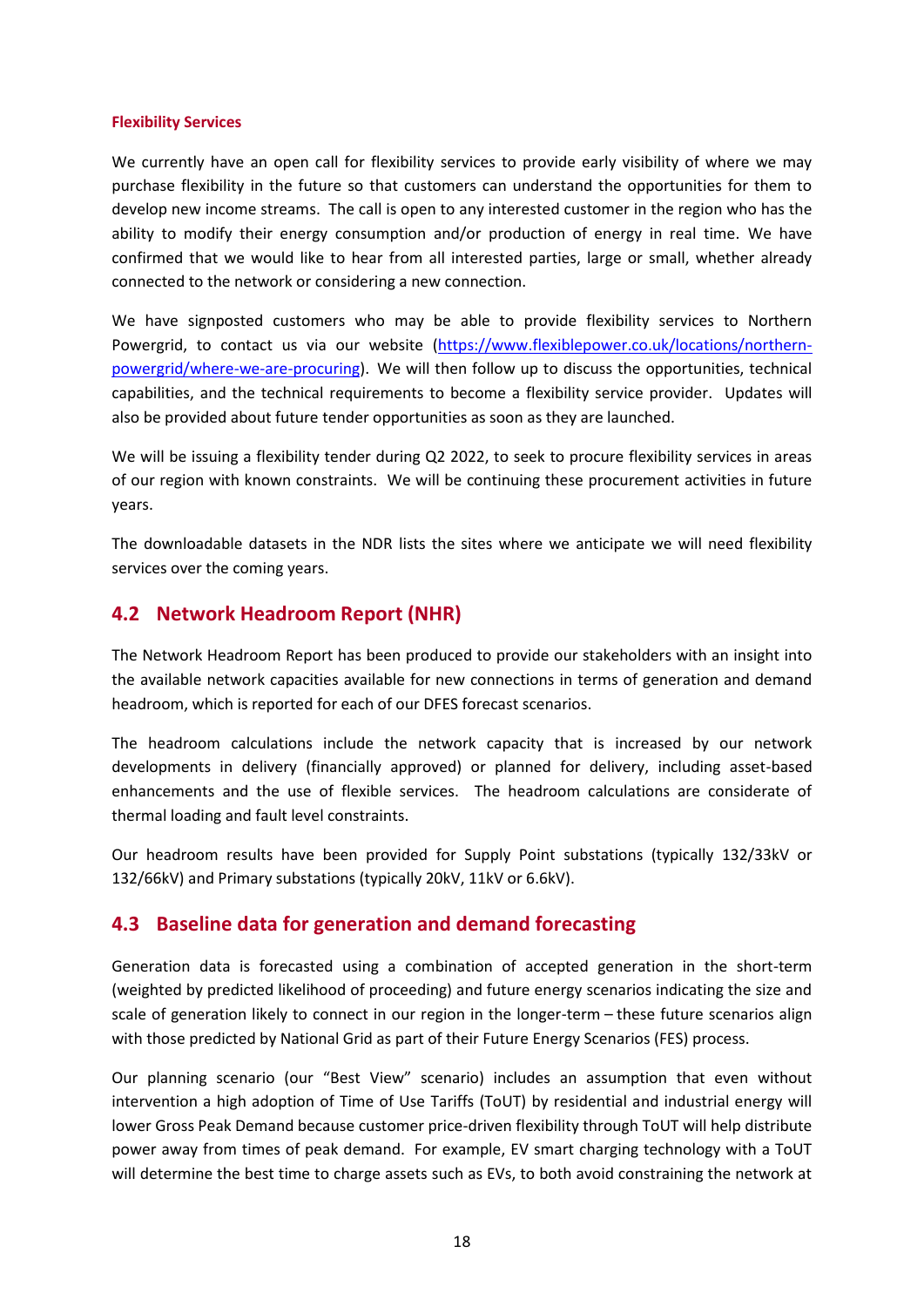times of high demand and enable customers to take advantage of cheaper electricity prices at times of low demand.

The impact of network interventions are included in all of the forecast headroom scenarios, including all interventions types (DNO contracted flexibility services, smart network technology and load related network reinforcements).

## **4.4 How do we calculate the forecast demand headroom?**

The forecast network demand thermal headroom is provided in MWs for every substation in our region (covering 132kV to 6.6kV substations).

The forecast headroom is calculated for each of our future projected scenarios (defined in the DFES) using the gross peak demand. Planned and committed network interventions have been included in the forecast headroom predictions. Where the headroom value goes negative, this means that there is zero headroom available. Network constraints at the GSPs have not been included within this demand headroom report and further analysis would be required. The range covers every year between the years 2021 to 2030 (inclusive) and every 5 years thereafter until 2050.

## **4.5 How do we calculate the forecast generation headroom?**

The forecast network generation thermal headroom is provided in MWs for every substation in our region (covering 132kV to 6.6kV substations) and is provided for each of our future projected scenarios (defined in the DFES). The headroom values are firm capacity values which means the generation at the customers site will not be disconnected during an unplanned network outage (due to a fault) on the wider network.

The headroom is calculated by comparing the gap between our future projected generation values, substation potential reverse power flow capability and upstream network constraints. Where there are known fault level constraints the network generation headroom is defined as zero headroom available. Planned and committed network interventions have been included in the forecast headroom predictions. The range covers every year between the years 2021 to 2030 (inclusive) and every 5 years thereafter until 2050.

#### **Considerations**

- **—** Network constraints at the Grid Supply Points (GSPs) have not been included within this headroom report and further analysis would be required.
- **—** The headroom results do not account for the capacity released where we have Active Network Managements schemes. We have a generation ANM scheme which has been developed and deployed within the Driffield (Yorkshire licence area). The Driffield ANM scheme manages the export from a number of generators to ensure that the power flows within the Driffield 66kV network and the local 132kV network remain within their design limits.
- **—** The headroom capacity forecasts are subject to change in response to our customer generation and demand requirements, and hence the inherent uncertainty associated with ongoing transitions towards net zero.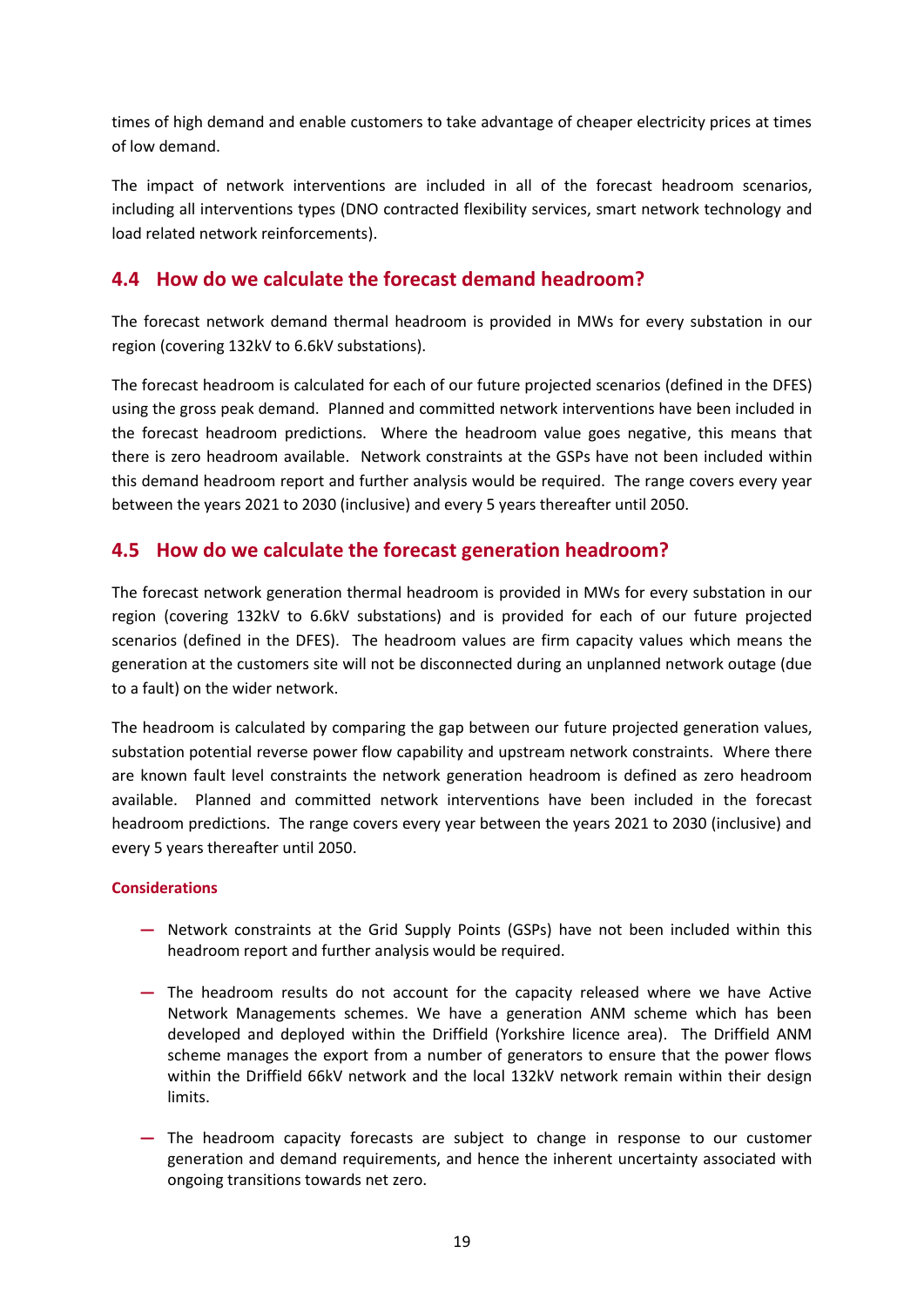- **—** This report is focused on the higher voltage primary network and the large scale interventions. However, in addition to these a large amount of work will also be taking place on the low voltage networks in order to enable our customers to run their EVs and heat pumps at residential level. It is the needs at LV that are driving the requirement for more capacity at HV. This data is not reported in the NDP.
- **—** It should be noted that during the production of this NDP, the NHR was published in August 2021 as a precursor to this NDP to allow our stakeholders to provide feedback, and is based on the DFES 2020 data. Since August 2021 we have updated the DFES and therefore the NDR plans will be slightly out of sync with the NHR. However we do not expect this to be a significant misalignment. The publication of the full NDP in 2024 will align data across the three separate reports as three documents will be published at the same time.
- **—** Although every effort has been made to ensure the accuracy of the data provided in this NDP, Northern Powergrid does not accept any liability for the accuracy of the information contained herein, and in particular neither Northern Powergrid nor its directors or its employees shall be under any liability for any misstatement or opinion on which the recipient of this statement relies or seeks to rely.

In conclusion, our Network Development Report shows that we expect load growth under all scenarios due to electrification of heat and transport and that this will accelerate into the 2030's. We expect intervention at 22 EHV sites over the next seven years to 2028. But we expect up to 71 EHV sites will require intervention during 2028-33. Hence we will be increasingly focusing on flexibility services and LV monitoring to help manage the growing capacity requirement.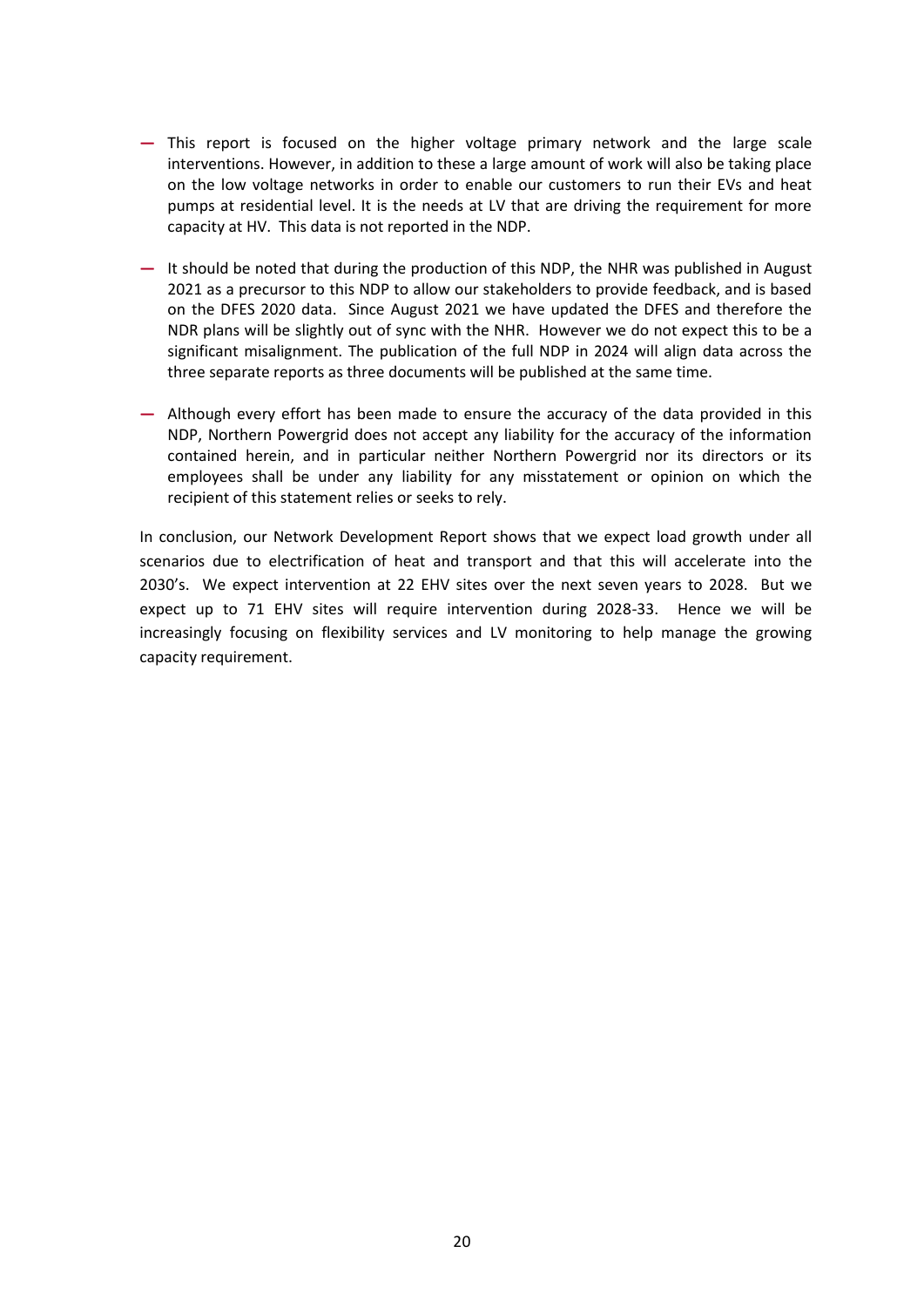## **5 References**

The Network Development Plan Methodology aims to be a standalone document, however to further support our stakeholders with their developments there are a range of supporting data and tools that Northern Powergrid publish.

- [Long Term Development Statement](https://www.northernpowergrid.com/long-term-development-statement)
- **[Embedded Capacity Register \(ECR\)](https://www.northernpowergrid.com/asset/0/document/6644.xlsx)**
- [Contracted Capacity Register \(CCR\)](https://www.northernpowergrid.com/contracted-capacity-register)
- [Demand Availability Heat Map](https://www.northernpowergrid.com/demand-availability-map)
- [Generation Availability Heat Map](https://www.northernpowergrid.com/generation-availability-map)
- [Distribution Energy Scenarios 2021 \(DFES\)](https://www.northernpowergrid.com/asset/0/document/6617.pdf)
- [DFES Visualisation Tool](https://odileeds.github.io/northern-powergrid/)
- [DFES Downloadable Files](https://datamillnorth.org/dataset/northern-powergrid-dfes)
- [Flexibility Service Locations -](https://www.flexiblepower.co.uk/locations/northern-powergrid/where-we-are-procuring) where we are procuring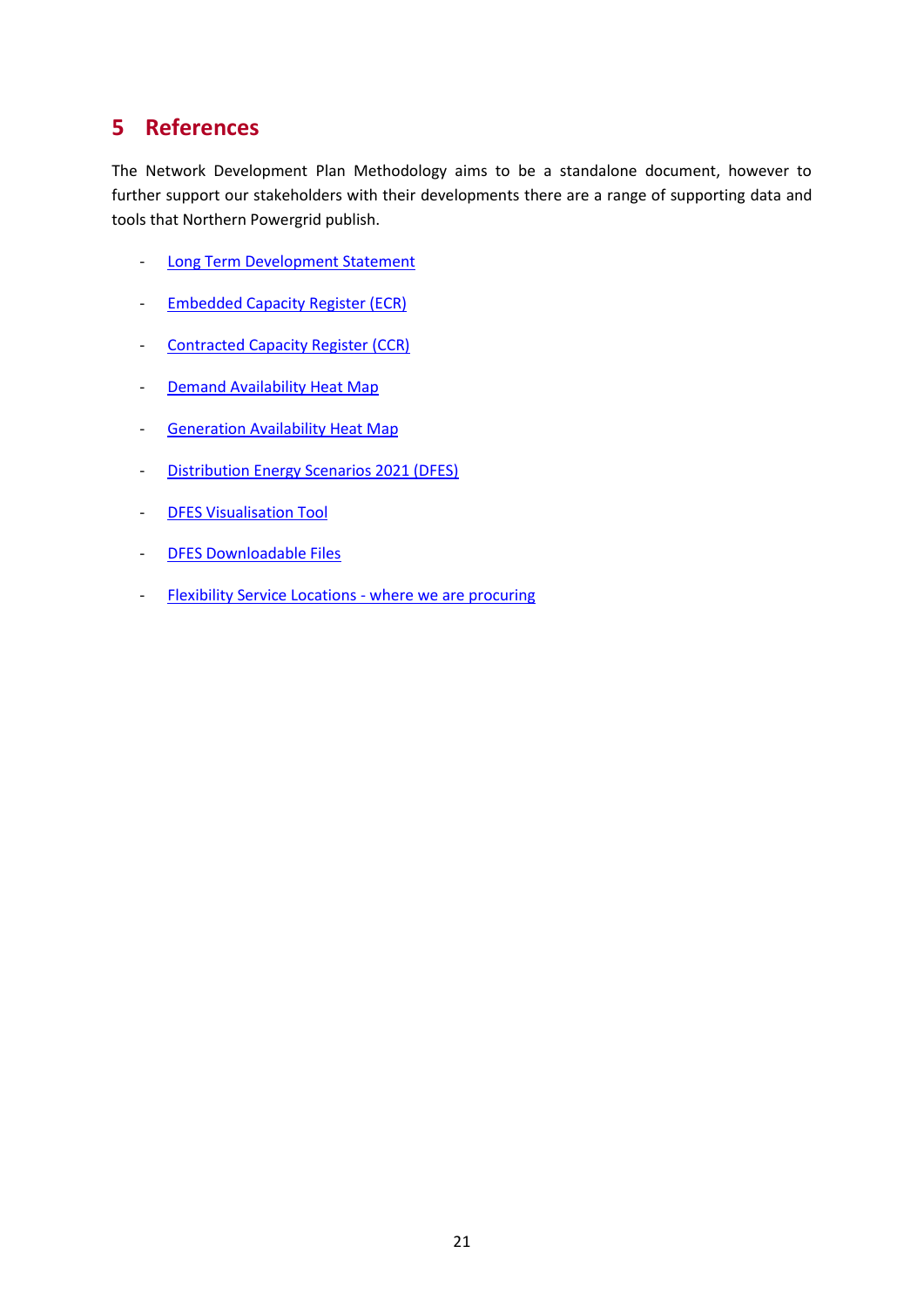## **6 Acronyms**

- CCC Climate Change Commission
- CEP Clean Energy Package
- DFES Distribution Future Energy Scenarios
- DNO Distribution Network Operator
- DSO Distribution System Operation
- ECR Embedded Capacity Register
- EHV Extra High Voltage
- ENA Energy Networks Association
- EREC Engineering Recommendation
- ESO Electricity System Operator
- EVs Electric Vehicles
- FoS Form of Statement
- FES Future Energy Scenarios
- HV High Voltage
- LCTs Low Carbon Technologies
- LTDS Long Term Development Statement
- LV Low Voltage
- NHR Network Headroom Report
- NDP Network Development Plan
- NDR Network Development Report
- NPV Net Present Value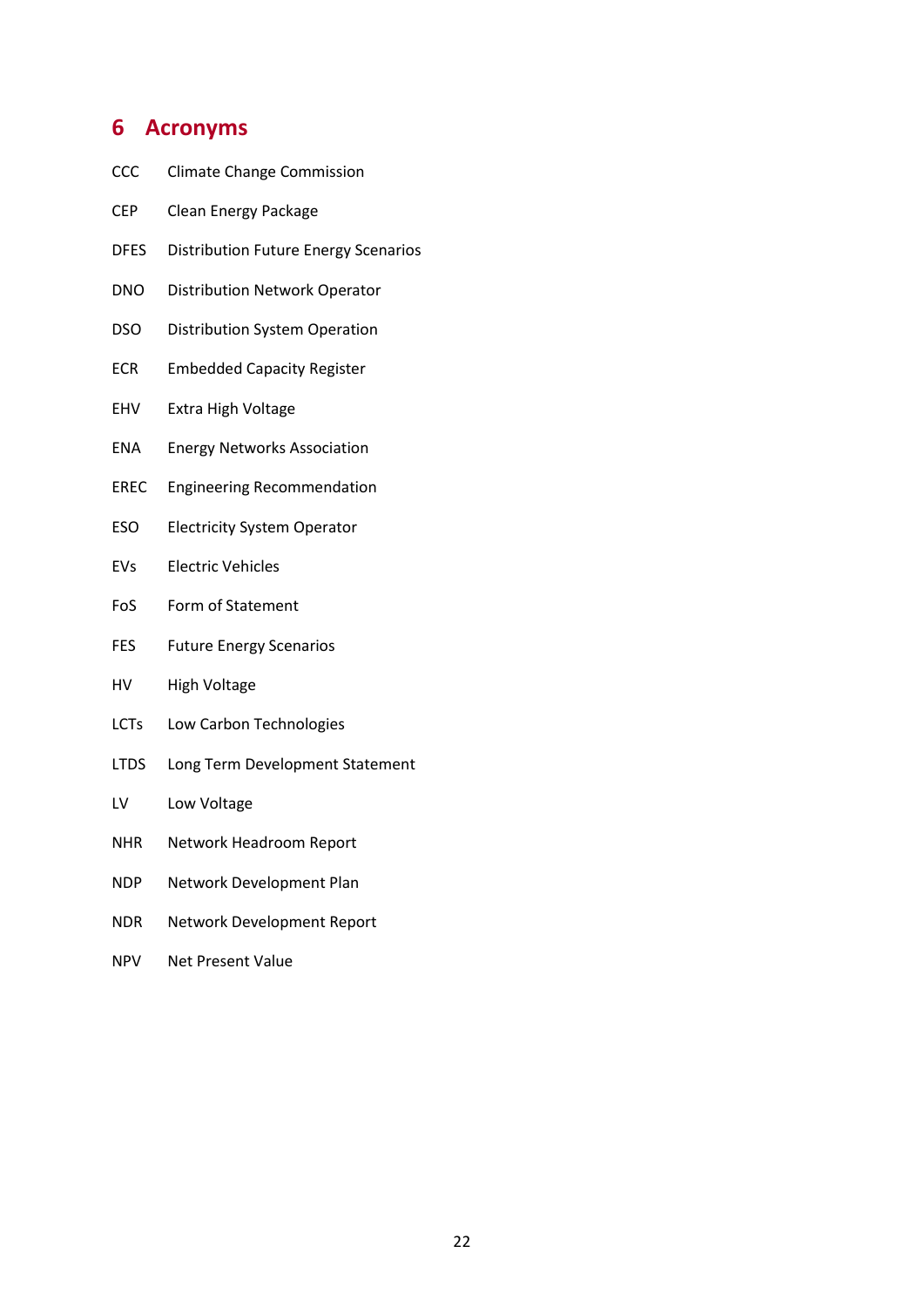## **7 Annex 1 – How we derive our "Best View" scenario for planning**

We adopted our Planning Scenario as our Best View Scenario in 2021. Our Planning Scenario was developed during 2021 and has informed the investment decisions we have set out in our business plan for 2023-28. Because our Planning Scenario has been produced to support real investment decisions we are making in the short term, we carefully considered existing policies, inputs from our stakeholders and the local characteristics of our region.

Our Planning Scenario was produced following the Climate Change Committee's  $6<sup>th</sup>$  annual carbon budget which was published at the same time as the Government's Ten Point Plan. In developing the Planning Scenario, we have considered all existing and potential policies that will impact our network in both the short and long term.



#### **Figure 7 – Full range of scenarios including CCC**

<span id="page-22-0"></span>[Figure 7](#page-22-0) shows the full range of scenarios informing our best view, including the CCC scenarios.

Policy commitments such as the ban on sales of new Internal Combustion Engine (ICE) vehicles by 2030 and policy ambitions such as those announced in October's Buildings and Heat Strategy are included within our assumptions to form the Planning Scenario.

| <b>Key building</b><br><b>block</b> | <b>Assumptions on latest policy</b>                                        |
|-------------------------------------|----------------------------------------------------------------------------|
| <b>Electric</b>                     | In line with the Government's Ten Point Plan, it assumes a ban on the sale |
| vehicle                             | of new ICE vehicles by 2030 and includes a ban on new hybrids by 2035      |
| uptake                              |                                                                            |

The assumptions on latest policy can be seen in the following table.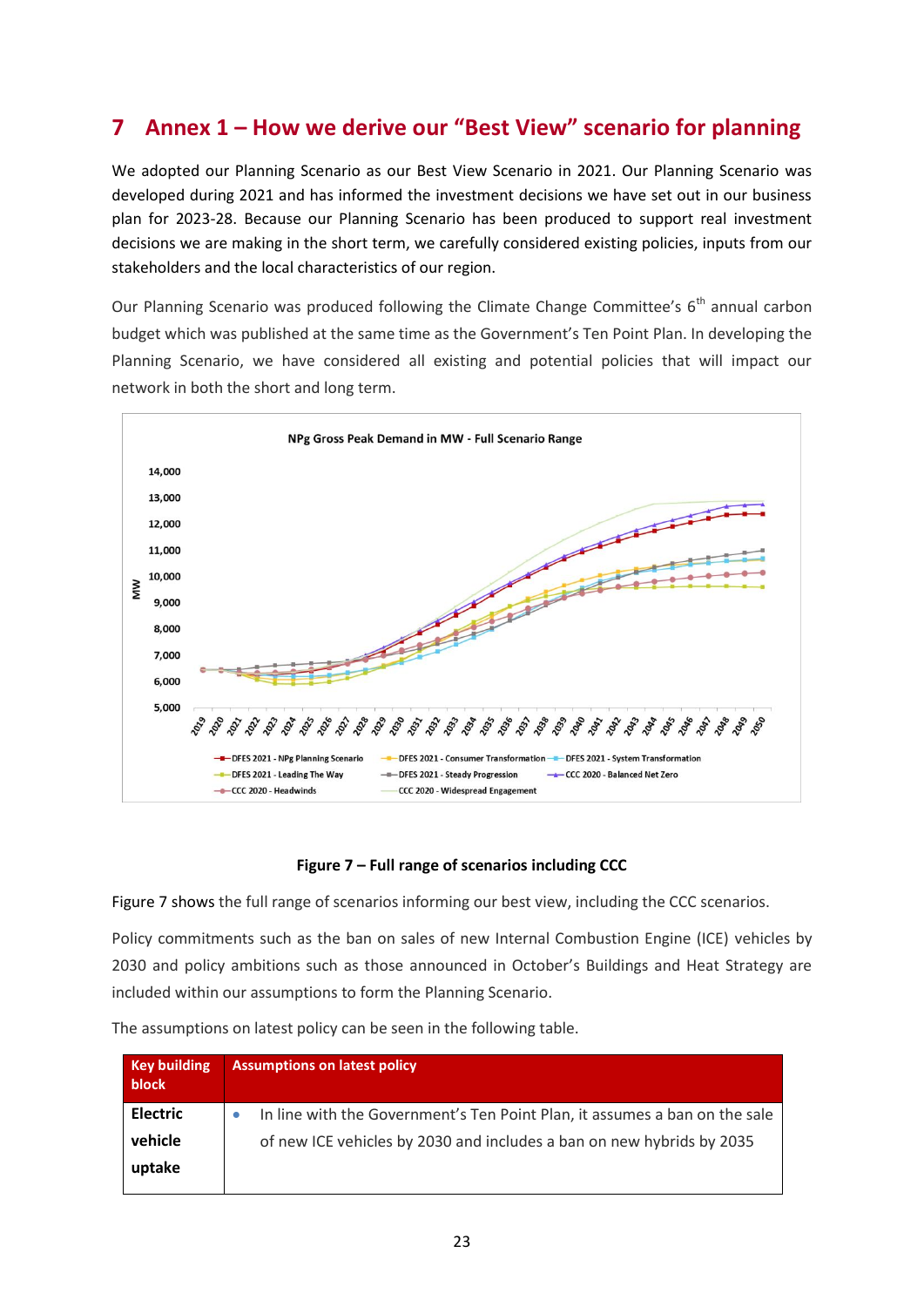| <b>Heat pump</b> | $\bullet$ | In line with the CCC's Balanced Pathway scenario, it meets the          |
|------------------|-----------|-------------------------------------------------------------------------|
| uptake           |           | Government's Ten Point Plan targets of 600,000 heat pumps being         |
|                  |           | installed annually in the UK by 2028                                    |
|                  | ۰         | It assumes a ban on the sale of new gas boilers for new homes from 2025 |
|                  |           |                                                                         |
| <b>Energy</b>    | $\bullet$ | Domestic thermal efficiency is assumed to be moderate. Appliance        |
| efficiency       |           | efficiency assumptions meet current EU targets for 2030                 |
|                  | $\bullet$ | I&C energy efficiency is aligned to EU energy efficiency targets        |
|                  |           |                                                                         |
| Renewable        | $\bullet$ | Solar PV assumptions based on high large scale solar uptake and high    |
| energy           |           | domestic PV take up, reaching 1013 MW by 2030 and 2146 MW by 2050       |
| sources          | ۰         | Wind assumption supported by recent wind turbine sizes and behaviours   |
|                  |           | reaching 748 MW by 2030 and 2015 MW by 2050                             |
|                  |           |                                                                         |

#### **Stakeholder inputs**

Our methodology for developing the Planning Scenario includes assumptions based upon our engagement with our stakeholders. This includes information gathered from our connections pipeline, surveys and 1-to-1 conversations we hold with our stakeholders.

Within all DFES 2021 scenarios, we have included 600 MW of recently accepted customer demand connections in our near-term forecasts. We have also considered 4 GW of accepted customer generation connections. This ensures that projects being undertaken by stakeholders, right now, are visible in our forecasts to provide the greatest clarity.

The accepted connections account for a wide range of customer activities, such as electric rail, park & ride EV charging, glass industry, warehousing growth, new units at industrial, manufacturing and business parks, and services like sewage treatment and waste. Also of note is that our Green Recovery scheme is now in progress, which creates the necessary capacity to support clean energy growth projects across our region, including regeneration and development at the Humber freeports, large scale solar and wind generation and rapid EV charging on motorways and trunk roads as identified in the Project Rapid report commissioned for the Department of Transport.

Stakeholder insights have also been gathered from surveys shared with key stakeholder groups as part of our DFES 2020 engagement campaigns, reaching out to groups including local authorities, LCT installers, car dealerships and large industry. These quantitative insights are supported by information gathered from 1-to-1 engagements our team has with stakeholders, whether that is speaking to local councils about their plans, or community groups such as the example of Hope Valley Climate Action.